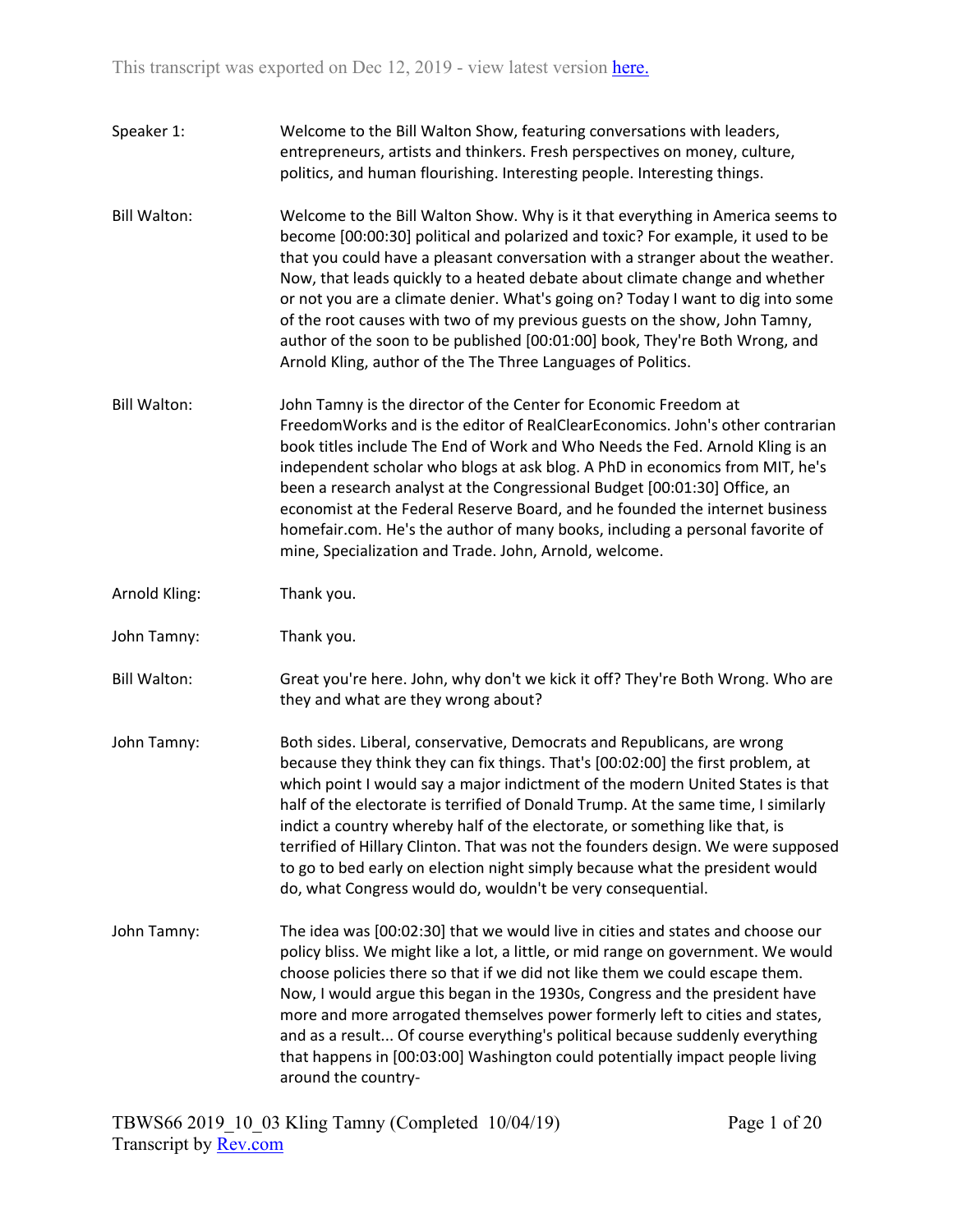- Bill Walton: When government was 3% of the economy, it didn't much matter. When it's almost half the economy, it does matter.
- John Tamny: Yes.
- Bill Walton: Arnold, how does this fit into your framework?
- Arnold Kling: Well, I think that what's happened in, let's say, the last 20 years, is that in addition to the structural changes that the government taking over more, there's the psychological [00:03:30] element that people feel much more personally accountable and responsible for what goes on. With the internet and social media, we've had a collision between a world that used to be remote to us. I mean, yes, the government affected us, but we weren't seeing the politicians every day, 24 hours a day, in a 24 hour news cycle, [00:04:00] and things that were going on in the world weren't immediately present to us. Conversely, our friends were present to us at this close range, they weren't appearing on screens. Now we're in a world where it's mixed up. We have our friends on our screens and it feels as though things that happen in the news world and the political world are actually happening to us, [00:04:30] and that we're responsible for them.
- Arnold Kling: It's not just that we're being affected by political issues, we have this sense that we're involved. You have this strange phenomenon, I think it's strange, of people posting and sharing political opinions on Facebook or Twitter. What do you accomplish by doing that? But people feel a sense that they do accomplish something by that, and they feel a sense of participation [00:05:00] and ownership. Some people might say, "Well, that's great. We have more ownership of our democracy." But as we get into it, we'll see that it's not a healthy form of ownership, and it creates this environment where we all feel threatened by the people on the other side.
- Bill Walton: It's not just the size of government, it's also the information technology that's making all of these distance things immediate to us.
- Arnold Kling: [00:05:30] It adds another layer to the problem that as the libertarian we feel is caused by the overcentralization of power.
- Bill Walton: Real quickly, just, I know you've got a terrific book, requires a deep reading. But quickly the three moral universes.
- Arnold Kling: Okay. We have... Think of three beds. There's oppression, and there is barbarianism, [00:06:00] and there's coercion. We all agree, well, those are bad words, we know they're all bad, but my claim is that progressives believe that when it comes down to it, they're the only ones who really understand oppression, and conservatives believe that they're the only ones who understand that barbarism is the threat, that human beings have a natural tendency to lean back into barbarism if societies and institutions break down.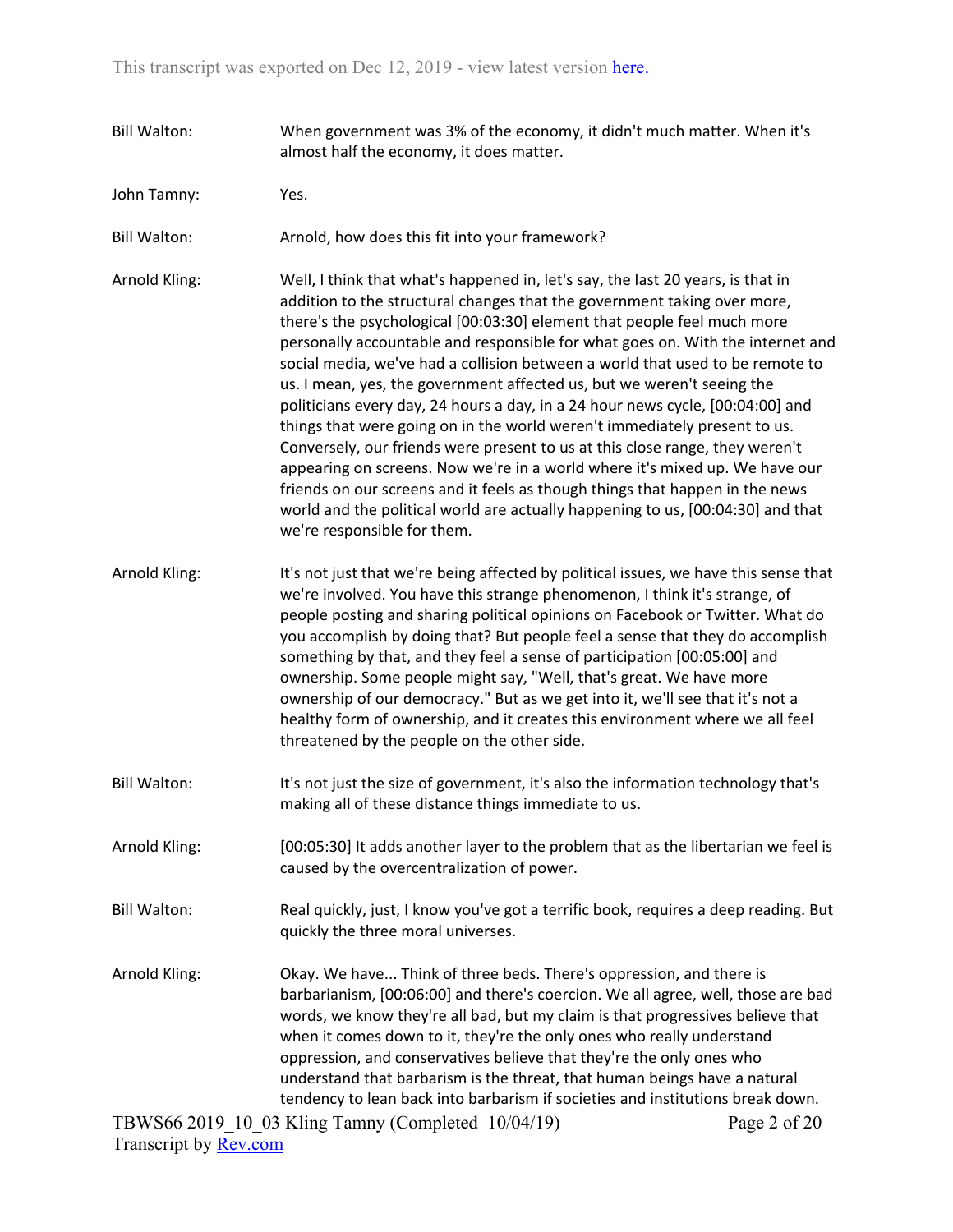[00:06:30] Libertarians believe that we're the only ones who were attuned to coercion, particularly the coercion... that government has this unique power to coerce, and that liberty has to be defended against that.

- Bill Walton: When we look at, John and your two camps, the liberal and the conservative, the horrible for the liberal would be oppression, the oppressed and the underappreciated by society. [00:07:00] The conservatives would be fearing barbarism and retreating from western values. But I think your gripe is not just that they have those things as good and evils, but they want to use government to bring about a solution.
- John Tamny: Yeah. I think they're different sides of the same coin. There are alarmists on both sides. To people on the left, a warming planet is an economic progress, is the source of our destruction. To [00:07:30] conservatives, they can't look at a falling birth rate or a deficit without saying, "We're heading for a major crisis." Who cares that markets just mock all these things, but both sides want more control. They just want control of different things. I think that's dangerous. I think it's important to stress that there's no such thing as government spending. What there is, is there is political allocation of resources, meaning there's allocation of resources that has nothing to do with market signals, [00:08:00] pushing them to higher uses. Both sides do it because they want to fix things, and in presuming to fix things, they make things worse.
- Bill Walton: Well, you make a claim in the book I don't think I agree with. You said, "Both sides really claim to be for freedom." I don't think you'd just describe somebody's main interest is freedom. That'd be more of a libertarian view.
- John Tamny: Oh, sure. But-
- Bill Walton: I should, disclose. We probably all three are libertarians in an undisclosed location.
- John Tamny: No, [00:08:30] it's true though. Isn't it ironic that conservatives talk all the time about limited government liberty, and the flag, and what the founders meant, yet they've got solutions to everything. With Obamacare it wasn't repeal it, it's, "Okay, we don't like that central plan, so here's our central plan. We're going to repeal and replace it with our own central plan." All of us have smartphones in our pockets that count as super computers. We don't know why we have them. There was no program to get them, but we have these supercomputers [00:09:00] in our pockets. Yet politicians think that there needs a plan in place for healthcare.
- John Tamny: The left in the same way they, they're for freedom and civil liberties, but if a city or state says, "We don't want to do things that way. We think that it's probably dangerous to impose a national healthcare plan. We think that cities and states should be laboratories of ideas." The response to the left is, "We're going to ram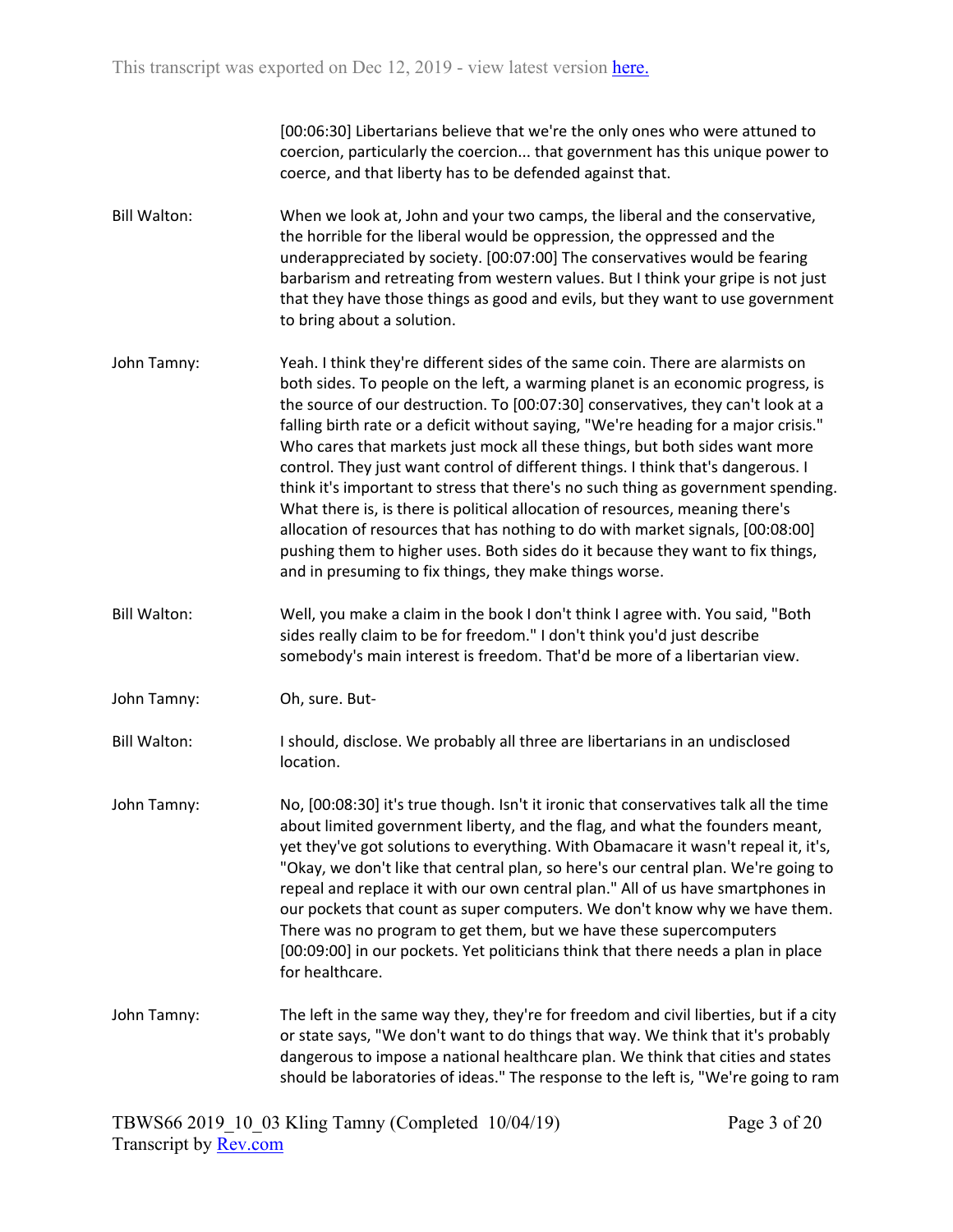it down your throat." There's nothing. Each side professes liberty while acting as though... but watch their [00:09:30] actions, not what they say.

- Arnold Kling: I think if anything, even their verbal commitments to liberty are going down. I remember when progressives were for free speech, now on college campuses they're not. Speaking of college campuses, I remember when parietal rules, rules about who could visit who, and when, and under what circumstances [00:10:00] in a dorm were thrown out in the 1960s, and that was liberating. Now there's probably a thicker rule book on sexual conduct in campus than was ever thrown out in 1960s.
- Arnold Kling: I mean, I feel, as libertarian, our overlaps with our allies are really shrinking. On the conservatives, they're no longer defending markets, there was a major conservative conference [00:10:30] here about a month ago where it seems to me like speaker after speaker was blaming social ills on libertarianism. They were blaming libertarians for the opioid crisis, for the financial crisis, for problems in rural America. You said we're lonely. I think we're getting lonelier.
- Bill Walton: Well, the financial crisis, [00:11:00] that's an interesting take. You write about that in your book, They're Both Wrong. I mean, there's some conventional explanations for why that happened that the left have, the conservatives have, and the libertarians have a very different one. Who wants to go first on that?
- John Tamny: There's so much to it, but liberals are lefties. They say that it was the lack of regulation. Oh really? Well, there were no less than 60 full-time regulators staffed in Citibank alone, the bank that's been bailed out five times in [00:11:30] the last 26 years by the federal government. The notion that banks weren't incredibly regulated defies visible and just empirical realities. Conservatives love to blame it on The Fed. "Oh yeah. The Fed lowered rates to 1% and that caused a rush into housing." Okay, well, explain to me what happened in the 1970s when The Fed was aggressively jacking up rates yet housing was as popular then as it was in the 1970s.
- John Tamny: Conservatives love [00:12:00] to blame the Clintons because they forced Fannie and Freddie to relax standards. Yet, as I point out in my book, no less than George W. Bush said that, "Home ownership in the United States is what scares the terrorists, and so we're going to figure out ways to get more houses and mortgages in the hands of the people." Conservatives, going back to the 1930s to [inaudible 00:12:22] were doing everything they could to increase home ownership. The idea that this was a Democrat thing is just so-
- Bill Walton: You don't think owning a home scared [00:12:30] of ISIS?
- John Tamny: No, apparently. But that's what conservatives think.
- TBWS66 2019\_10\_03 Kling Tamny (Completed 10/04/19) Transcript by [Rev.com](https://www.rev.com/) Page 4 of 20 Bill Walton: Well, let me... You're watching the Bill Walton Show. I'm here with Arnold Kling and John Tamny and we're talking about the state of politics in America. Right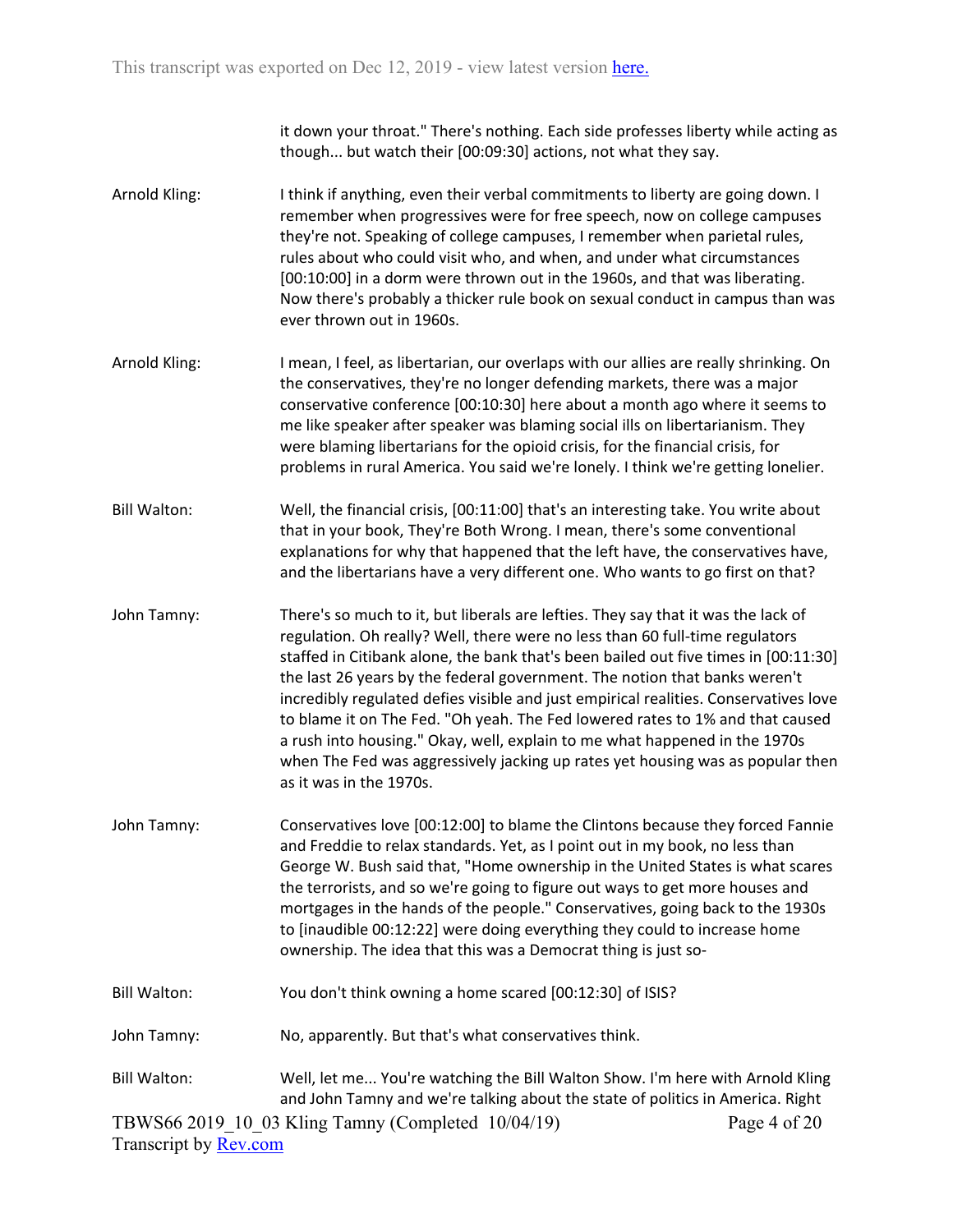now we're talking about the root causes of the crisis of 2008 and how they're very different views depending on your political viewpoint.

- Arnold Kling: Yeah, it's one of these things that fits the three languages model well. [00:13:00] The left talks about predatory lending, although it was actually the lenders who suffered the most. I mean, it's strange to call it predatory when you give a no down payment loan to somebody who's a high risk borrower. Then when you take over their house by predating, you probably lose 50 to 60% of the value. [00:13:30] They did a very bad job of predatory lending. The conservatives will then turn around and blame the decline of lending standards, and they'll focus on that.
- Arnold Kling: As a libertarian, I've got to say that, go back to John Tamny's point about regulation, liberals try to talk about regulation as this dial that you turn it up [00:14:00] or turn down. It was somehow turned down in the 1980s for banks. It wasn't turned down at all. There was a change in the regulatory regime from one which protected various banks from competition. California banks couldn't compete with New York banks. Investment banks couldn't compete with commercial banks. Those regulations against competition were relaxed. But the regulations-
- Bill Walton: Are those Glass-Steagall?

Arnold Kling: Yeah, Glass-Steagall [00:14:30] and the interstate banking. But the regulations that were designed to protect safety and soundness were... the intent was to tighten them. There was new capital regulations called risk-based capital regulations. Those were the things that actually backfired. From a libertarian point of view, that indicates that government often intends to do one thing and [00:15:00] achieves a very different result. That would be the libertarian story. It would be my story of the financial crisis.

- Bill Walton: Well, it's just stunning to me that we have this bill called Dodd and Frank because Mr. Dodd and Mr. Frank were two of the prime movers in causing government agencies, Fannie and Freddie, whatever, to loosen their lending standards. I knew we were in trouble when my housekeeper came home one day [00:15:30] and, she wasn't making a lot of money, and she says, "Well, I just got a mortgage for X amount. It's really great because they not only lent me the full amount of the house, but they let me an extra \$5,000 so I can buy furniture for it." I said, "Well, how much did you put in?" "Oh, we took money back." That was the way it was played. The private sector responded all the incentives created [00:16:00] by Freddie and Fannie, and said, "Okay, well that's the game we're in. That's the game we'll play."
- John Tamny: I just think it's worth stressing that businesses make mistakes all the time. In the early 20th century, there were 2000 car makers formed around the industrial Midwest, just about every single one of them died. There was no financial crisis, that's called progress. Silicon Valley, and they're both wrong. My constant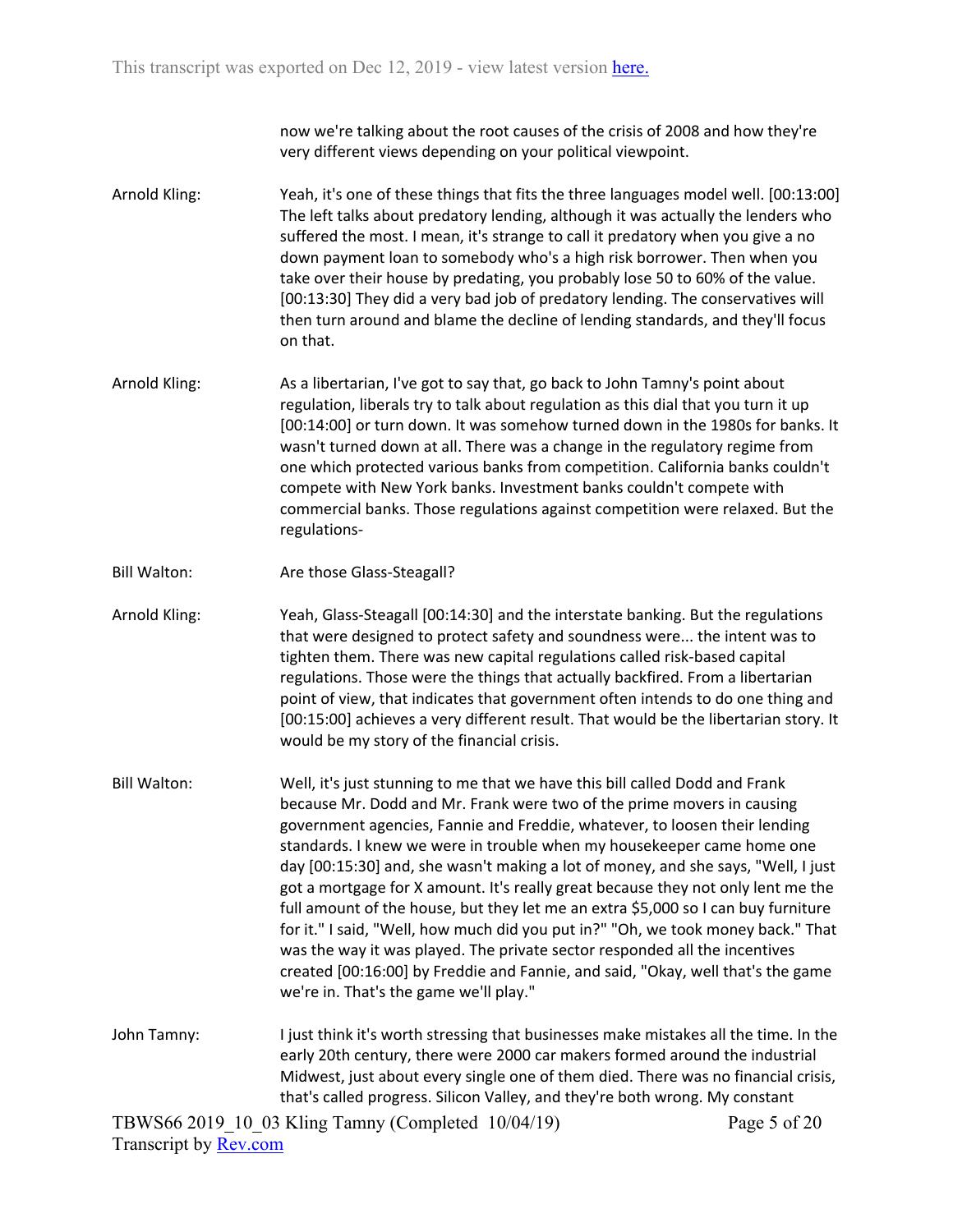refrain is that in Silicon [00:16:30] Valley, over nine out of 10 businesses are started up and they fail. This is called progress. There was no financial crisis in 2008 there was a crisis of intervention. You have market's correcting what's not working, the excesses that you talk about and then politicians as is their want because we're not supposed to feel pain, they stepped in and intervened and created a crisis.

- John Tamny: I will go to my grave saying that if nothing is done back [00:17:00] then, there is no crisis. I think even libertarians have had a tendency to blame The Fed or, "The government did this." Governments make mistakes all the time. They're governments. 4 trillion, there's going to be lots of them. It's when you intervene when markets are corrected [crosstalk 00:17:14]-
- Bill Walton: I think the point here is that these are non-market actors that are imposing rules on the players in the game. They're market actors, and you respond to what what you're told. You mentioned capital standards. Remember when they said that... I guess, was it Basel that [00:17:30] declared that anything rated triple A as a mortgage, you didn't need any capital to back it up if you were a bank or some ridiculously small number?
- Arnold Kling: My personal view is that, that was probably the biggest contributor that government made-
- Bill Walton: I agree. I agree.
- Arnold Kling: ... to the crisis. It's something that few people know about. It's a very subtle point, but it makes a huge difference.
- Bill Walton: Well, I used to be a banker and [00:18:00] if it's your own money and you're making your own decisions, and you're not being told by the regulators or by the bond rating agencies, this, that, or the other, you're going to protect your capital like it's yours. You're not going to go with Basel capital standards. You're going to say, "I've got \$1 trillion of mortgages on my balance sheet. I better have a little equity to back up that holding in case the value deteriorates," and it did deteriorate, and they got wiped out.
- Arnold Kling: Yeah. The [crosstalk 00:18:27]-
- Bill Walton: Arnold I think you and I need [00:18:30] to go on a campaign to get the Basel explanation for 2008 out there because most people don't understand that.
- Arnold Kling: Well, one of the things on my resume is something called, Not What They Had in Mind: A History of Government Policies That Caused the Crisis and that talks about one of them. There's also a book by Jeffrey Friedman and Wladimir Kraus, I think it's something like, Engineering A Financial Crisis, and they point straight at Basel. That doesn't necessarily [00:19:00] make it right, but it's out there.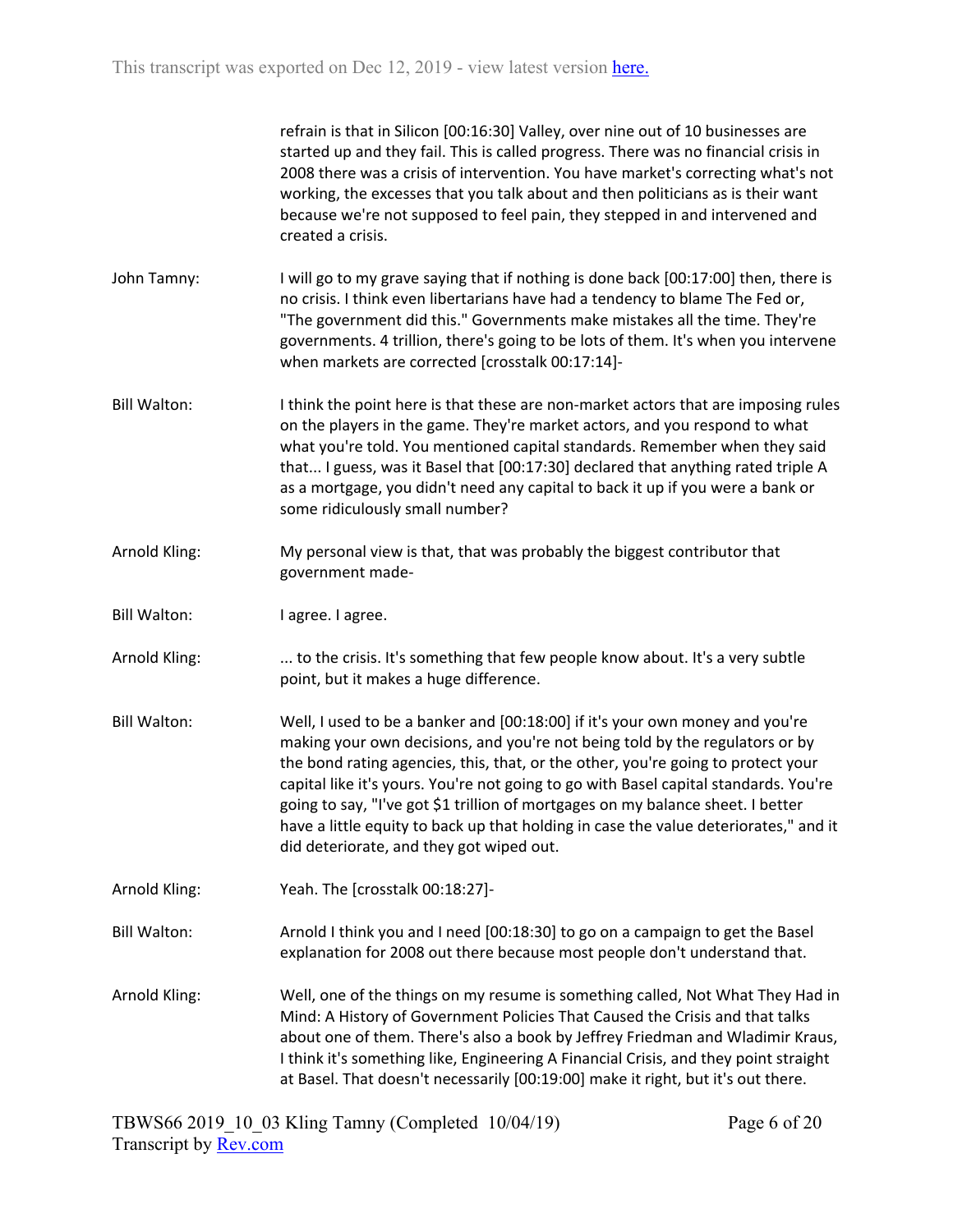| <b>Bill Walton:</b> | Would we find, Not What They Had in Mind on Amazon?                                                                                                                                                                                                                                                                                                                                                                                                                                                                                                                                                                                                                                                                                                                                                                                                                                                                                                                                    |
|---------------------|----------------------------------------------------------------------------------------------------------------------------------------------------------------------------------------------------------------------------------------------------------------------------------------------------------------------------------------------------------------------------------------------------------------------------------------------------------------------------------------------------------------------------------------------------------------------------------------------------------------------------------------------------------------------------------------------------------------------------------------------------------------------------------------------------------------------------------------------------------------------------------------------------------------------------------------------------------------------------------------|
| Arnold Kling:       | You would find it an Amazon. I think you can probably find a free copy<br>somewhere on the internet if you look carefully.                                                                                                                                                                                                                                                                                                                                                                                                                                                                                                                                                                                                                                                                                                                                                                                                                                                             |
| <b>Bill Walton:</b> | We want to sell books.                                                                                                                                                                                                                                                                                                                                                                                                                                                                                                                                                                                                                                                                                                                                                                                                                                                                                                                                                                 |
| Arnold Kling:       | You can, but at the margin I don't get anything from it, so it doesn't matter to<br>me.                                                                                                                                                                                                                                                                                                                                                                                                                                                                                                                                                                                                                                                                                                                                                                                                                                                                                                |
| <b>Bill Walton:</b> | Speaking of selling books, John. I think you-                                                                                                                                                                                                                                                                                                                                                                                                                                                                                                                                                                                                                                                                                                                                                                                                                                                                                                                                          |
| John Tamny:         | I do want to sell them.                                                                                                                                                                                                                                                                                                                                                                                                                                                                                                                                                                                                                                                                                                                                                                                                                                                                                                                                                                |
| <b>Bill Walton:</b> | [00:19:30] Your larger point is that it's not the government, but it's government<br>that's centralized in the capitals, not just in Washington, but all over the world.<br>You believe, I believe, that you need government at some we need that, but it<br>ought to be local and the dollars ought to go local. We've got way too much<br>centralized in DC.                                                                                                                                                                                                                                                                                                                                                                                                                                                                                                                                                                                                                         |
| John Tamny:         | I'm not anti-government. People always say, "Well, you hate government." I'm<br>probably more of a skeptic [00:20:00] than most, but no, what I hate is national<br>government, because people should get to choose their blitz. That was called<br>idealistic, okay, let's agree that it's idealistic, but the constitution is the founding<br>document was realistically the first one in mankind's history that was very<br>skeptical about government. It said that these people used to not work in<br>government. They're fallible individuals, but they work in government, and so<br>let's leave most of the decision making locally. That's what businesses do all the<br>time. When Burger King rolled out [00:20:30] it's plant-based burger, the very<br>idea revolts me, but it started out in St. Louis in the St. Louis Metro area. As in,<br>"We're not going to foist this decision on 7,000 locations in the US, we'll try it in<br>one area, see how it works out." |
| John Tamny:         | Businesses recognize all time that they must try something small and then see<br>how it works. With the federal government, they nationalized policies such that<br>their errors, which are inevitable, are felt by everyone. I'm saying, let's<br>[00:21:00] bring it local precisely because these guys are so prone to mistakes.                                                                                                                                                                                                                                                                                                                                                                                                                                                                                                                                                                                                                                                    |
| Arnold Kling:       | I like to say that the argument for less government is that progress comes from<br>experimentation, evaluation, and evolution. Government is weak in all of those.<br>It won't try enough experiments, it doesn't think in experimental terms,<br>[00:21:30] it doesn't really evaluate them carefully. If the business doesn't want<br>to evaluate it's products carefully, too bad, it's profit and loss statement will<br>evaluate it for it. Then evolution. You talk about nine out of 10 Silicon Valley<br>things failing. Well, probably nine out of 10 public policies fail, but they don't<br>disappear.                                                                                                                                                                                                                                                                                                                                                                      |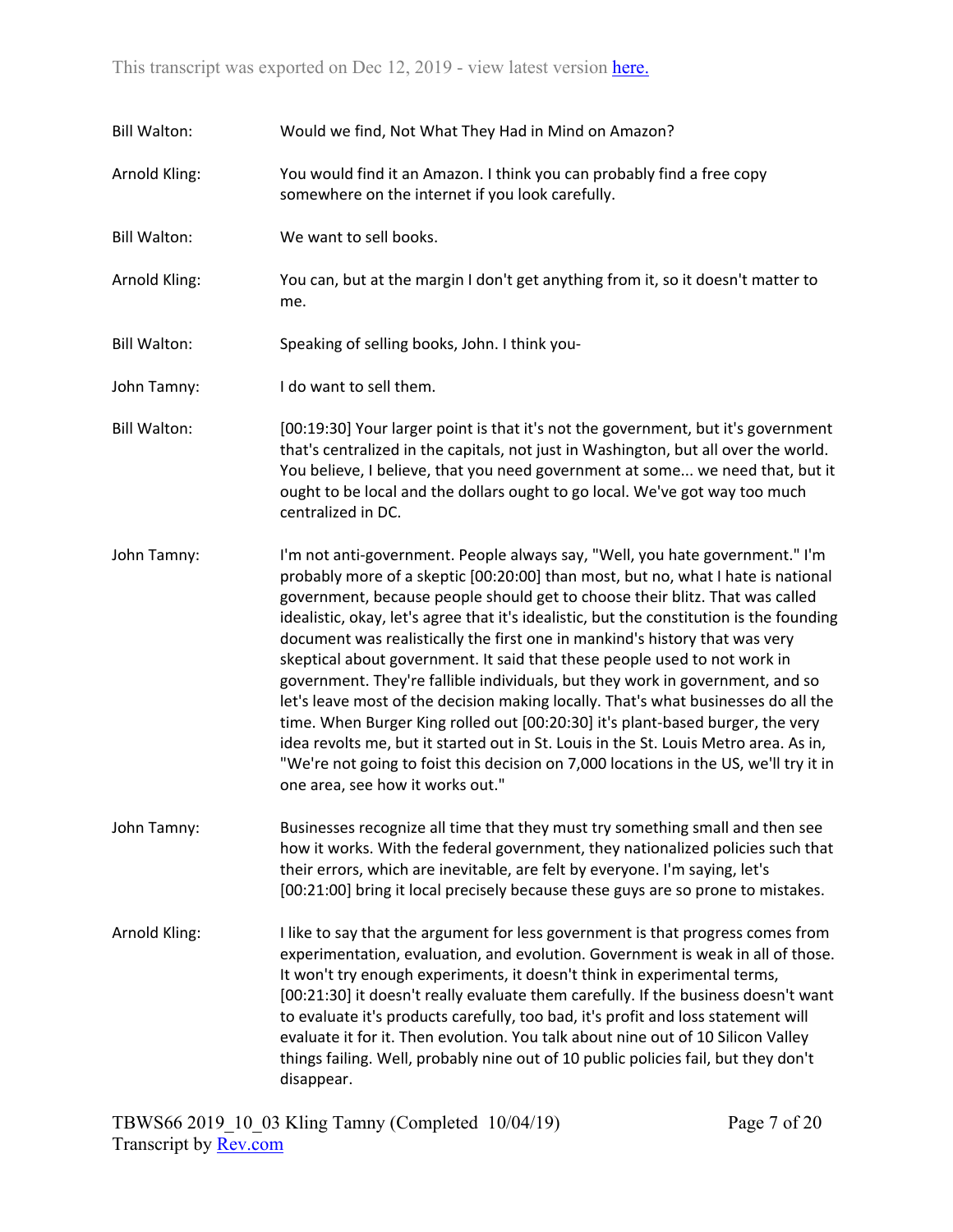Bill Walton: But they stay on the books.

Arnold Kling: Yeah.

Bill Walton: You're watching the Bill Walton Show and I'm here with John Tamny [00:22:00] and Arnold Kling, and we're talking about the limits of federal power and expertise. John, Tierney wrote an intro to your book, which I think was... he had a great sentence in here, it says, "Washington experts are rarely punished. Bureaucracies are immortal, so they don't learn." What, I think, we need to understand is we think that bureaucracies are filled with bad people. They're not bad people. They're probably [00:22:30] people just like everybody else. But just the nature of what they do, they're not close enough to problems and therefore solutions, and they don't learn anything.

- John Tamny: Yeah. Look, if Senator Bill Walton from Virginia, you're a disastrous allocator of capital, and you are because you don't have to realize [crosstalk 00:22:50]-
- Bill Walton: Well, I think I'd be... [crosstalk 00:22:53].
- John Tamny: Because you and Buffet in the Senate would suddenly [00:23:00] not have to realize your errors, and even if you wanted to realize your errors, someone will say, "Hey, wait a second. Some of that spending is occurring in my district. If you want to, you're not going to." With every book I write, I always try to bring real world stories into it. One of the themes that keeps coming into this one is Ed Catmull, the founder of Pixar, the wildly successful movie studio. As he says, "We constantly rush to our mistakes."
- John Tamny: Catmull [00:23:30] is uncomfortable if a movie is going well because he knows he's missing something as he also adds, "All of our movies, suck at first." It's this constant search for errors. He realizes that because he used to live in a world where Pixar could not get any funding at all to make movies, and so he's got to have that focus. With government, it doesn't matter if you're Republican, Democrat, or even libertarian like us, you don't have to rush to your mistakes because there's a constant inflow of dollars. You know there's guaranteed [00:24:00] income on an annual basis, so there's less of a need to fix what's wrong. Again, that calls for the decentralization of power for those reasons yet again.
- Bill Walton: Entrepreneurs fail. They fail many times, usually before they succeed, and then they succeed and we only look at those successes and it must be easy, so therefore we'll tax them. [00:24:30] Let me change gears a bit to something that might be on point, budget deficits and taxes. We talked about the size and scope of the federal government. We're now running, what, over a trillion dollars a year annual deficit? What do we think about that?

## TBWS66 2019\_10\_03 Kling Tamny (Completed 10/04/19) Transcript by [Rev.com](https://www.rev.com/) Page 8 of 20 John Tamny: I don't think about it at all. I think it's a huge waste of time. Would we prefer an annual budget that's balanced to \$4 trillion or an annual budget deficit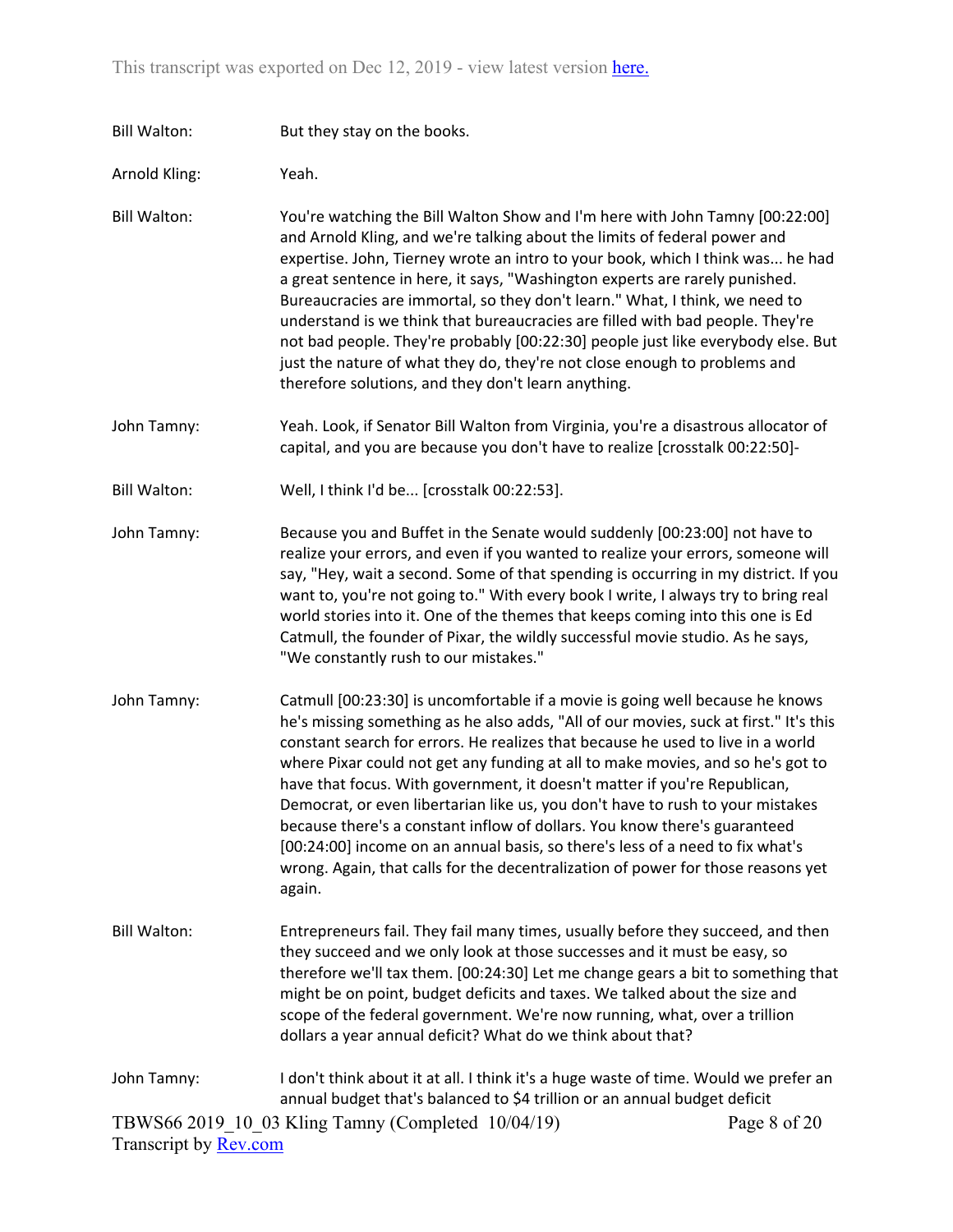[00:25:00] of 1 trillion or 2 trillion in spending? To me the answer is obvious. I don't care how they access the funds, that we know by definition they're going to misallocate because it's a political misallocation. I just care about the total dollar amount. Government can take it in taxes or it can borrow it and pay us for the right to misallocate. But let's not pretend one is worse than the other.

- John Tamny: I think market signals support my point of view. The budget deficit was \$1 trillion in 1980 [00:25:30] and the yield on 10 year treasury was 11%. Fast forward to the present it's 21 trillion, and then with unfunded liabilities I know it's many multiples of that. The yield on the 10 years is somewhere south of 2%. These are the deepest markets in the world. Are these markets stupid? Because I've heard all of my life that deficits are going to destroy us. I keep waiting for this. I keep waiting for when markets are going to discipline government. I don't worry about deficits. I worry about the size deficits, [00:26:00] are waste.
- Arnold Kling: That was the chapter in your book that I disagreed with because I think in some sense the market is stupid for buying longterm government bonds. I wouldn't do it myself. That's just my opinion, but I don't know how to exercise that opinion in a way that would work in the market, because I don't know how the government is going to default exactly. It may [00:26:30] pay off its bonds and screw some future Medicare or social security recipients. Maybe it will sell off Yosemite and the other national parks. Maybe it will print lots of money, like the, what is it, the MMT theory of-
- Bill Walton: Modern-
- Arnold Kling: Modern Monetary Theory, right.
- Bill Walton: MMT, yeah.
- Arnold Kling: Maybe it'll print money and [inaudible 00:27:00]. [00:27:00] I don't know how government's going to default, and because of that, I don't know how to express my opinion in the market other than by, I personally don't own a lot of long term bonds. But at some point somebody is going to get screwed. I mean that's my reading of the congressional budget office-
- John Tamny: Do you agree that, that's been said all your life and mine? Because that's all I've ever heard.
- Arnold Kling: I would say it's been more true [00:27:30] recently with... Start with, let's say the congressional budget office forecasts, which show an unsustainable path for government spending. It's just, we can't fund it. Who's going to get screwed? Is it going to be bond holders? Is it going to be people expecting social security or what? Do you believe that [00:28:00] the private sector is going to take off and grow so fast that the government can just afford to spend whatever it wants. What assumptions are wrong in those congressional budget office forecasts-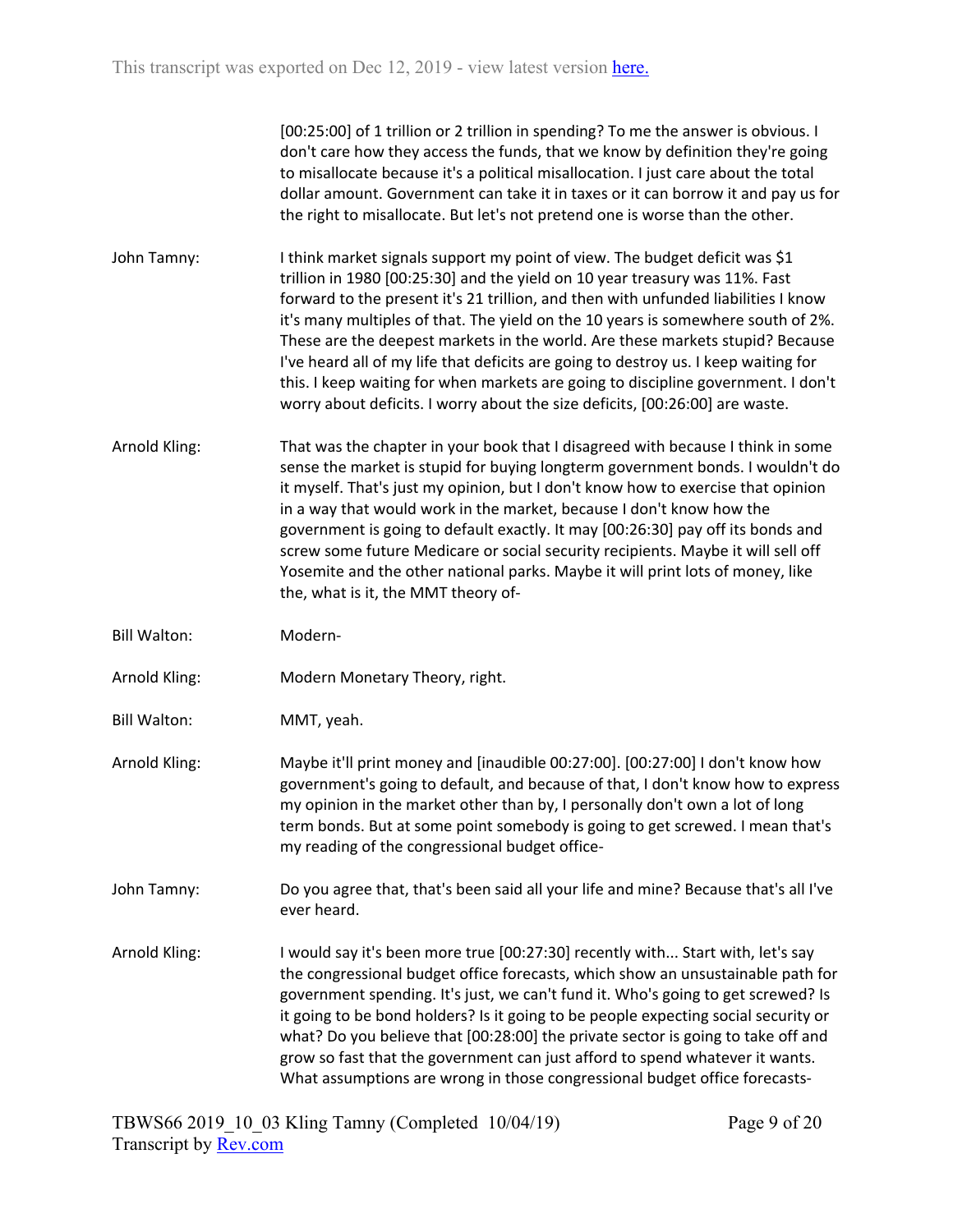- Bill Walton: Let me just see if I can simplify the issue. I think what you're saying, if we get a \$4 trillion budget and \$5 trillion deficit, that the bond market's financing it in short term. That's just another way to finance the federal spending. [00:28:30] What Arnold's saying, and I think I agree, is that longterm, there will be a day of reckoning. Short term we don't care, longterm it could be catastrophic.
- John Tamny: Sure, but in answer to-
- Bill Walton: I think that's the most dangerous weapon, if not the most. It's in my top five.
- John Tamny: Okay. But my response to that would be tomorrow has already been priced. What is the 30-year bond, but the market's saying, "30 [00:29:00] years from now. We're just so not worried about [crosstalk 00:29:03]-"
- Bill Walton: Well. We're also talking, now, about selling 100-year bonds-
- John Tamny: Now we're talking about 100-year bonds. Markets are saying that this is not going to be a problem. This idea about being screwed through money printing or someone being cut off, at least now the deepest markets in the world disagree. It's possible that the two people I'm sitting across from are smarter than every single other market participant. Not to mention all those who aren't participating but who are not worried. But collectively [00:29:30] it's not unreasonable to say that they're much smarter than you are. You may be the smartest person in FedEx Field on any given Sunday. Judging by the fans, I can almost confirm that. But collectively they know more than you do. I-
- Arnold Kling: Do they still show up, by the way?
- John Tamny: Not as many, so you're smarter than you used to be relative to the Redskin fan base. But as I argue in the book, and I think it's correct, what are bonds but an income stream? People are purchasing an income [00:30:00] stream. If in fact it was a problem of revenues. If the spending... Because I've heard unsustainable all my life. All of my sentient life, the CBO says this. I remember when John McCain ran for president. They showed a video of him every year from 1980 up until 2008 saying, "Hey, someday these deaths are going to get us." The problem is, we've got too much in the way of revenues and the markets are pricing a surge of revenues in the future as talented people are able to meet the needs of more and more people around the world. [00:30:30] As a consequence, government borrowing becomes easier and easier. The deficits are not the tragedy it's the spending.
- Arnold Kling: What's odd about that, I mean, one model is, yeah, the markets are expecting a lot of growth. But you'd think if that were true, then interest rates in general would be high. I mean, we're in a world where Piketty who said that, "Well, inequality is because the interest rate is way [00:31:00] higher than the growth rate," should be coming out now and saying, "Inequality should be dropping like a stone because interest rates are so low."

Page 10 of 20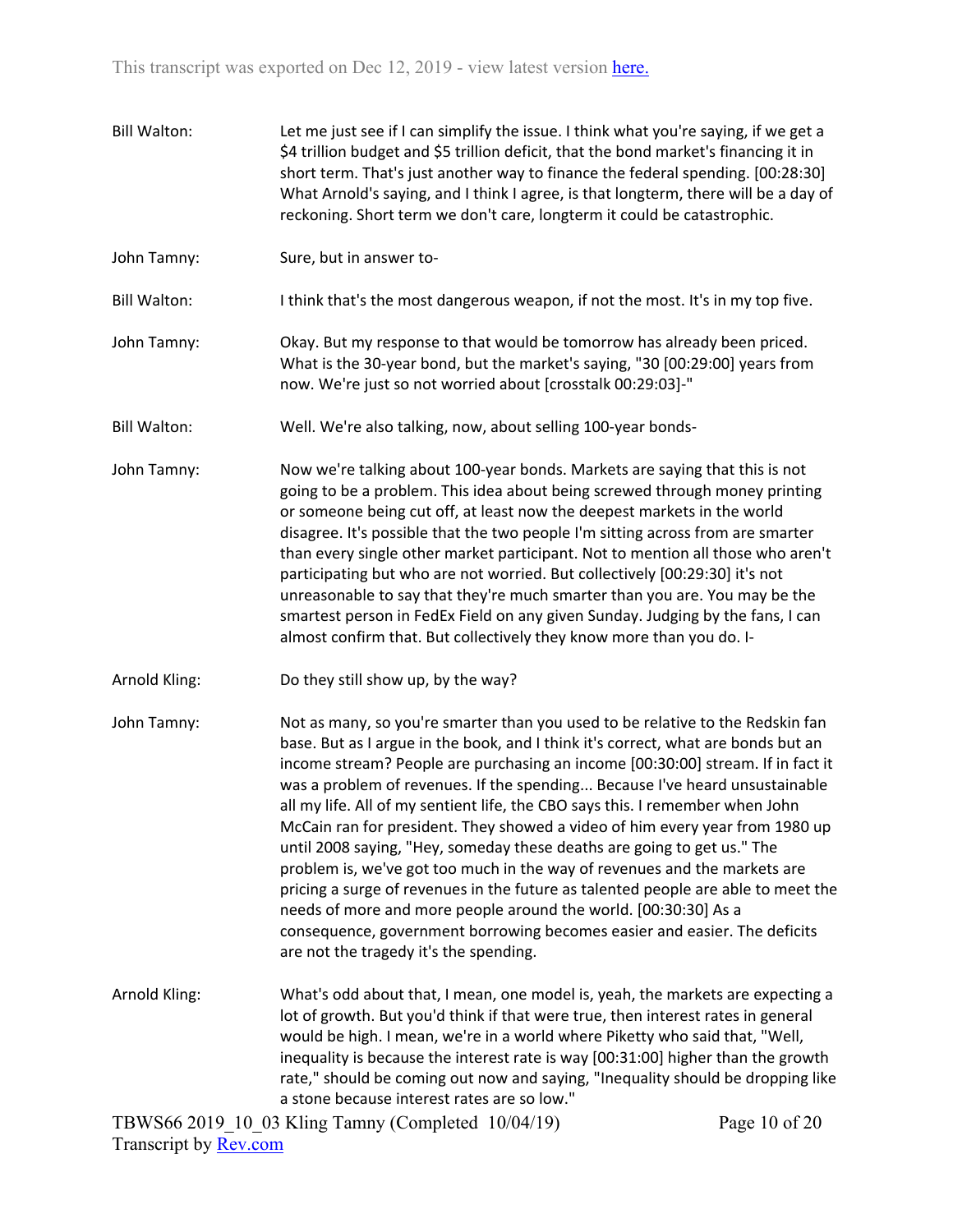| John Tamny:   | Why would interest rates be high if the economy's growing? [crosstalk<br>$00:31:13$ ]-                                                                                                                                                                                                                                                                                                                                                                                                                                                                                                                                                                                                                                                                                                                                                                                                                 |
|---------------|--------------------------------------------------------------------------------------------------------------------------------------------------------------------------------------------------------------------------------------------------------------------------------------------------------------------------------------------------------------------------------------------------------------------------------------------------------------------------------------------------------------------------------------------------------------------------------------------------------------------------------------------------------------------------------------------------------------------------------------------------------------------------------------------------------------------------------------------------------------------------------------------------------|
| Arnold Kling: | Because you're getting some return on capital. You would think that I mean,<br>yeah the [crosstalk 00:31:24]-                                                                                                                                                                                                                                                                                                                                                                                                                                                                                                                                                                                                                                                                                                                                                                                          |
| John Tamny:   | They were high in the 1970s, was that a high growth period? Guaranteed<br>they're high in Haiti right now.                                                                                                                                                                                                                                                                                                                                                                                                                                                                                                                                                                                                                                                                                                                                                                                             |
| Arnold Kling: | Well, [00:31:30] of course that's because people were factoring a lot of inflation.                                                                                                                                                                                                                                                                                                                                                                                                                                                                                                                                                                                                                                                                                                                                                                                                                    |
| John Tamny:   | They're also high now. You know better than I, if you go to Silicon Valley and try<br>to fund a business, they're so high that you couldn't even get [inaudible<br>00:31:47].                                                                                                                                                                                                                                                                                                                                                                                                                                                                                                                                                                                                                                                                                                                          |
| Arnold Kling: | Okay. Yeah. Well then, that's another possible story which is that, for some<br>reason people consider, even 30-year bonds, a safe haven. [00:32:00] But any<br>sort of private capital investment, they think, "Oh, that's really risky." It's<br>interesting to think why that could be. It could be that one scenario is that<br>people are absolutely confident that the US Navy is going to make sure that the<br>US will never default on bonds. But heaven help you if you have private wealth<br>that-                                                                                                                                                                                                                                                                                                                                                                                         |
| John Tamny:   | Yeah, but you just explained why-                                                                                                                                                                                                                                                                                                                                                                                                                                                                                                                                                                                                                                                                                                                                                                                                                                                                      |
| Arnold Kling: | Maybe the market is thinking Elizabeth Warren is going to come in and tax all<br>your private wealth but the-                                                                                                                                                                                                                                                                                                                                                                                                                                                                                                                                                                                                                                                                                                                                                                                          |
| John Tamny:   | No, but you just [00:32:30] explained why. Of course capital is tight in the<br>private sector because, as you agree, we're constantly experimenting and we're<br>constantly failing. The cost of experimentation is always going to be higher, but<br>you would also agree, as you've alluded, that where there's lots of<br>experimentation, there's lots of growth. Government bonds are just a reflection<br>of how much they're going to collect from the most talented, innovative people<br>on earth going forward. If you're looking at individual, of course capital's tight.<br>As Bill [00:33:00] and I have discussed here on this show before, that's why in<br>Hollywood nothing gets funded. That's why in Silicon Valley credit is always so<br>tight that if you want anything you're going to give away so much of your<br>business to a venture capitalist. It's a different thing. |
| Arnold Kling: | When I talk to my wife about our finances, I say, "Government needs our<br>money, and that's the biggest risk in the" The thing is, I don't know how<br>they're going to get it. I mean, maybe [00:33:30] what the market is pricing in is<br>that Elizabeth Warren's going to come in and, the good news for the bond<br>holders, is going to pay off the debt. The bad news is that for any wealthy<br>people, she's going to pay it off by confiscating people's wealth.                                                                                                                                                                                                                                                                                                                                                                                                                            |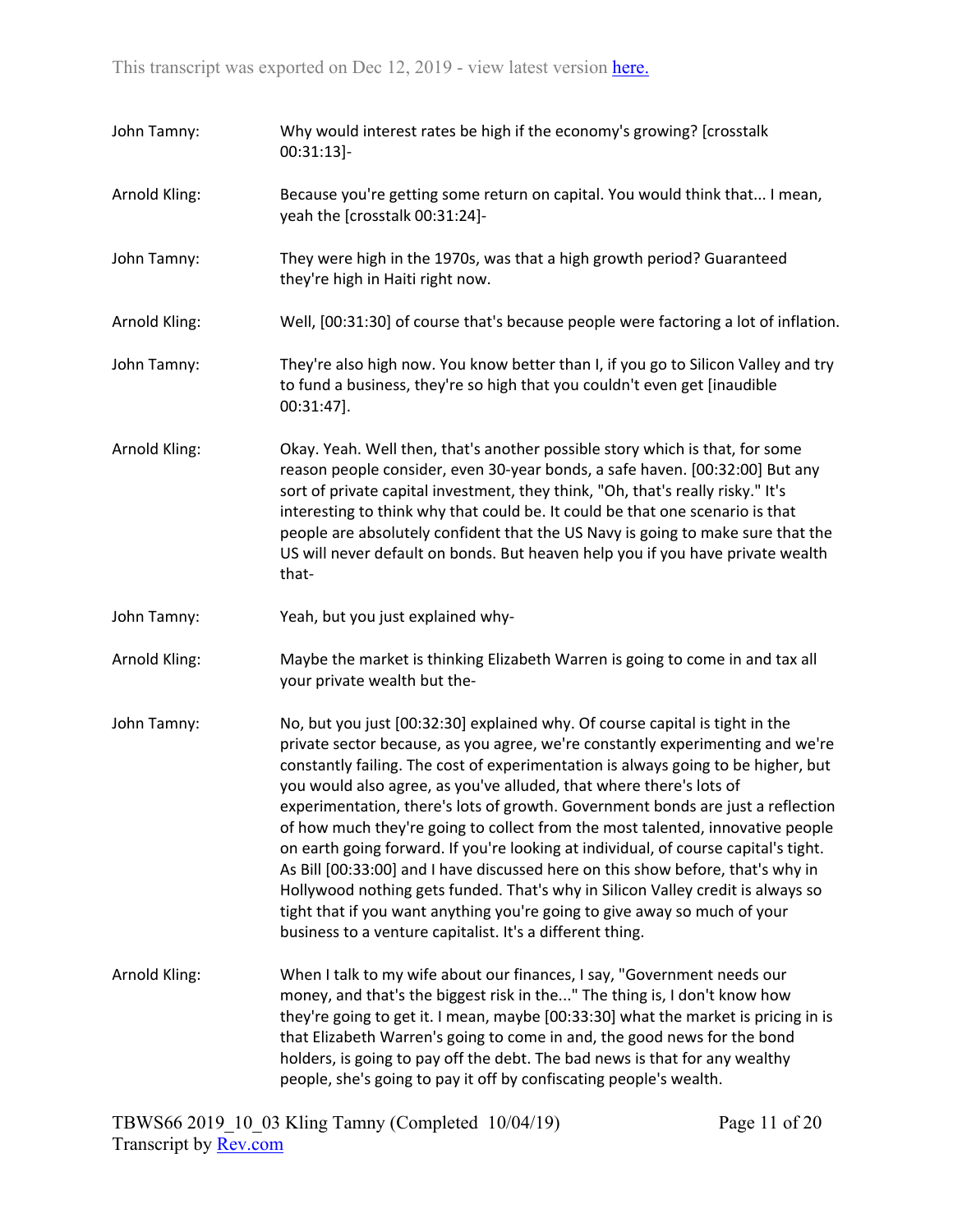| John Tamny:           | But if she did that, you would see yields on treasury skyrocket because the<br>yields reflect, not a revenue problem, they reflect too much in the way of<br>revenue. If suddenly you confiscate all the growth capital, paying off this debt<br>suddenly becomes [00:34:00] a much more difficult concept. It's precisely<br>because the markets expect there not to be massive wealth confiscation in the<br>future. That investors think this is a safe bet. Look at what happened in Greece.<br>In 2010 they raised taxes to pay off the debt and bond yields on Greece<br>exploded. Of course they did. We have a problem of too much in the way of<br>revenues, not too little.                                                                                                          |
|-----------------------|------------------------------------------------------------------------------------------------------------------------------------------------------------------------------------------------------------------------------------------------------------------------------------------------------------------------------------------------------------------------------------------------------------------------------------------------------------------------------------------------------------------------------------------------------------------------------------------------------------------------------------------------------------------------------------------------------------------------------------------------------------------------------------------------|
| <b>Bill Walton:</b>   | Well, I don't think we're going to resolve this. I don't even think we understand<br>why interest rates are negative. [00:34:30] I mean, we're wondering in an area<br>here. You talk about your sentient life. There was an order of the universe. I've<br>got a book written by a guy named Sidney Homer, I was an investment banker,<br>and it was called The History of Interest Rates. It had like 3000 years of what the<br>Babylonians were doing, and the Romans, and the Middle Ages, even with the<br>church banning usury. Interest rates were always 4%, 10% something like that. I<br>don't remember any [00:35:00] chapters in his book where he talked about zero<br>or negative interest rates. Maybe you can explain why the market thinks we had<br>negative interest rates- |
| John Tamny:           | Consider who owns those bonds. Central banks, pensions, and insurance<br>companies.                                                                                                                                                                                                                                                                                                                                                                                                                                                                                                                                                                                                                                                                                                            |
| <b>Bill Walton:</b>   | And big banks that are forced by the government-                                                                                                                                                                                                                                                                                                                                                                                                                                                                                                                                                                                                                                                                                                                                               |
| John Tamny:           | Forced-                                                                                                                                                                                                                                                                                                                                                                                                                                                                                                                                                                                                                                                                                                                                                                                        |
| <b>Bill Walton:</b>   | [crosstalk 00:35:15].                                                                                                                                                                                                                                                                                                                                                                                                                                                                                                                                                                                                                                                                                                                                                                          |
| John Tamny:           | No sentient human being is going to say Because it's not money. Money is just<br>access to resource. No one's going to say, "Here's a pile of money that is<br>exchangeable for this. I'm going to hand it to you so I can get back less resource<br>allocation [00:35:30] in the future." This is heavily regulated and central banks<br>doing something that in the free market would never happen. I think it's<br>important. Yeah negative rates are an impossibility.                                                                                                                                                                                                                                                                                                                     |
| <b>Bill Walton:</b>   | I like the argument that government interest rates are low because everybody<br>knows the government's going to come and find a way to take the money from<br>you anyway. They've got the ultimate collateral.                                                                                                                                                                                                                                                                                                                                                                                                                                                                                                                                                                                 |
| John Tamny:           | I trust capitalists like [00:36:00] you to always outrun government. You're way<br>too smart for Donald Trump and Barack Obama.                                                                                                                                                                                                                                                                                                                                                                                                                                                                                                                                                                                                                                                                |
| <b>Bill Walton:</b>   | That's flattering. You're watching the Bill Walton Show and I'm here talking<br>about zero interest rates, for all of you who are interested in that, I am, with<br>Arnold Kling and John Tamny. But we're going to shift from the world of interest                                                                                                                                                                                                                                                                                                                                                                                                                                                                                                                                           |
| Transcript by Rev.com | TBWS66 2019 10 03 Kling Tamny (Completed 10/04/19)<br>Page 12 of 20                                                                                                                                                                                                                                                                                                                                                                                                                                                                                                                                                                                                                                                                                                                            |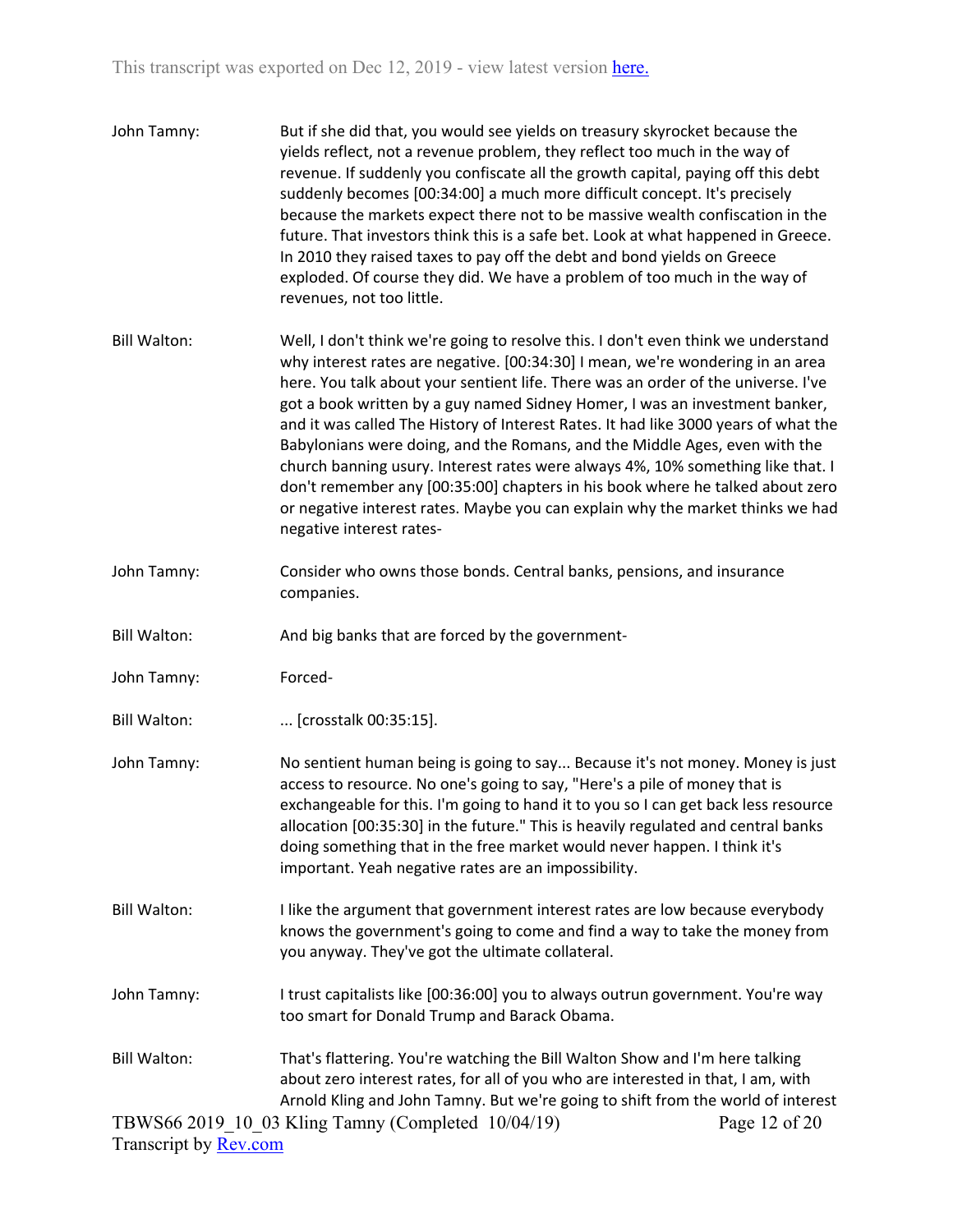rates to the world of climate. Climate is one of those issues, John, you say the market is pricing no [00:36:30] climate change into their calculations. Maybe you familiar with that argument?

- Arnold Kling: Yes I am. I think some people claim that insurance companies for flood insurance are starting to price it in. But I don't follow that literature. I don't claim to...
- Bill Walton: John?
- John Tamny: Yeah. Warren buffet made the point that on catastrophic funding they got out of it. It just wasn't a good business because the risk wasn't there to be in the business to make it worthwhile. [00:37:00] You just look around the world. What is the greatest market signal of all bar none? It's where people move. As we speak, 44% of the world's population lives and works in coastal areas. That number is set to rise and it's set to rise substantially. I have no doubt once again, that the scientist promoting Armageddon, Armageddon that is going to run roughshod over these coastal cities and wipe out all the wealth there. I [00:37:30] have no doubt that they're brilliant, and that's why I don't make a scientific argument.
- John Tamny: I'm just saying it would be an impossibility, among other things, that the whole world couldn't know what scientists claim to know because if they did, if they were correct about this, you'd see a mass movement away from this because people would soon have their wealth wiped out. You'd see it in insurance rates, all sorts of different cost related to it because suddenly someone like [00:38:00] me, I'd love to have a house in LA Jolla, but good luck.
- Bill Walton: Well, Ken Fisher was on the show, as you know, and he had a very interesting idea. He said, "If you're really worried about oceanfront property. It would cost a few billion dollars just to build a dyke and become the Dutch." I think that's why Barack and Michelle bought their place in Martha's Vineyard. They're right on the water.
- John Tamny: Of course. The very people who most believe in climate crisis [00:38:30] own really expensive houses, right where the climate is going to hit. [inaudible 00:38:35] hits on a crucial point. No one's saying the climate doesn't change, but even if it does, it's not as though we can't adjust. Implicit in this argument is that we're static human beings, that we can't adjust to changes. I'm terrified talking about stuff next to an MIT guy, but that's my belief. I just think that this is another example of where markets are saying that there's really no problem.
- Arnold Kling: Well, I'm not a scientist either. My [00:39:00] only personal take on the whole climate change stuff is that the climate models remind me too much of macro economic models.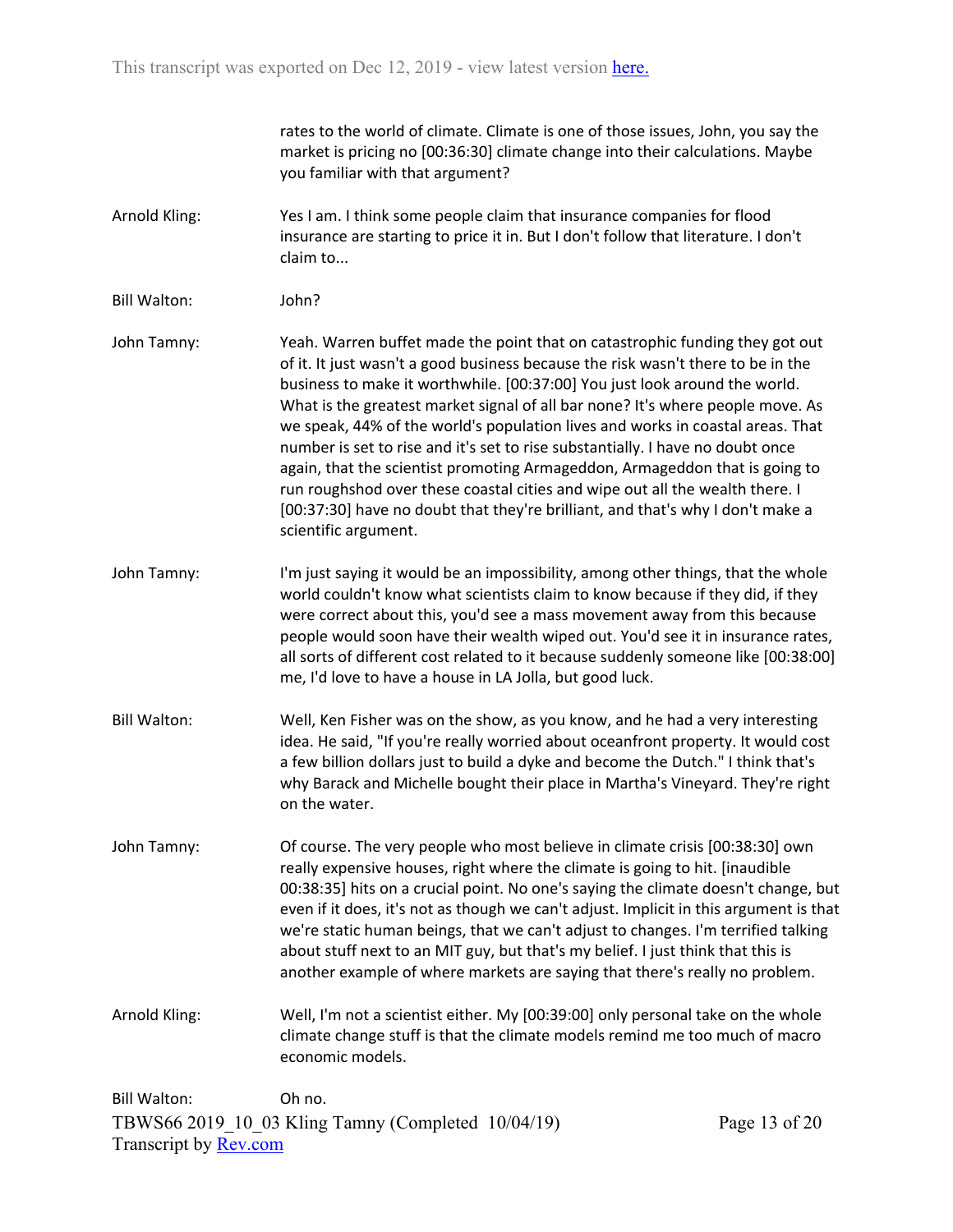TBWS66 2019\_10\_03 Kling Tamny (Completed 10/04/19) Page 14 of 20 Arnold Kling: I place the value of those macro economic models at zero. I get nervous about the climate model. Bill Walton: Well, you had first hand look at the Federal Reserve macro economic models. They correctly predicted how many recessions in the last 100 years? Arnold Kling: [00:39:30] I don't think it even... I would have to go spend an hour on what I think is wrong with macro economic models. They're just-Bill Walton: We don't have an hour [crosstalk 00:39:43]- Arnold Kling: They're just made up. I mean, it turns out that the degrees of freedom don't belong to the data which is something that is required by the statistical theory. The degrees of freedom all belong to the investigator. [00:40:00] I think, to some extent that's true in the climate story too. This is outside of my expertise, but I make this wager, I think you really have enough genuine data to build a climate model. You have to build it with a lot of the investigator's point of view built into it. Bill Walton: Well, and tying it back to our original thought you really have to [00:40:30] be [inaudible 00:40:30] politics not being close enough, government not being close enough to the real problems. The models, in a sense, have the same issue. They're not close enough to anything real to predict anything. I ran a financial company and I'd get asked, "Well, what's the economy going to do? What's the GDP going to do?" And I'd say, "I don't have a clue. But what I can tell you is we've got a 120 companies in our portfolio, and I can tell you what their markets [00:41:00] are doing, and how they're responding, and what their competition is. If we see a change in the economic climate, they'll adapt." We got pretty good businesses that withstood different markets and that's the world of micro economics. Yet we get the model builders... Keynes basically used... was the excuse to grow federal government. I mean, it was the cover up, macro economics. [00:41:30] I'm being provocative. I love [crosstalk 00:41:31]- Arnold Kling: No that's... I don't disagree with that one. You could say that on the demand side, the politicians were going to find something. I mean, to justify expanding government and the Keynesian story happened to fill that thing. Oh, it is [00:42:00] the shortage of public investment. That's the whole problem with the economy is the shortage of public investment. He ran with that, Galbraith ran with that. All those people ran with that-John Tamny: Sir John Cowperthwaite back in the day. That's why with Hong Kong he said, "We will not do government statistics. Because they're not worthwhile to begin with, but they create an incentive among politicians to do things, at which point you're intervening in the natural workings of it." Hong Kong is a pretty good example [00:42:30] of what happens when people are left alone. Arnold Kling: At least it used to be great example.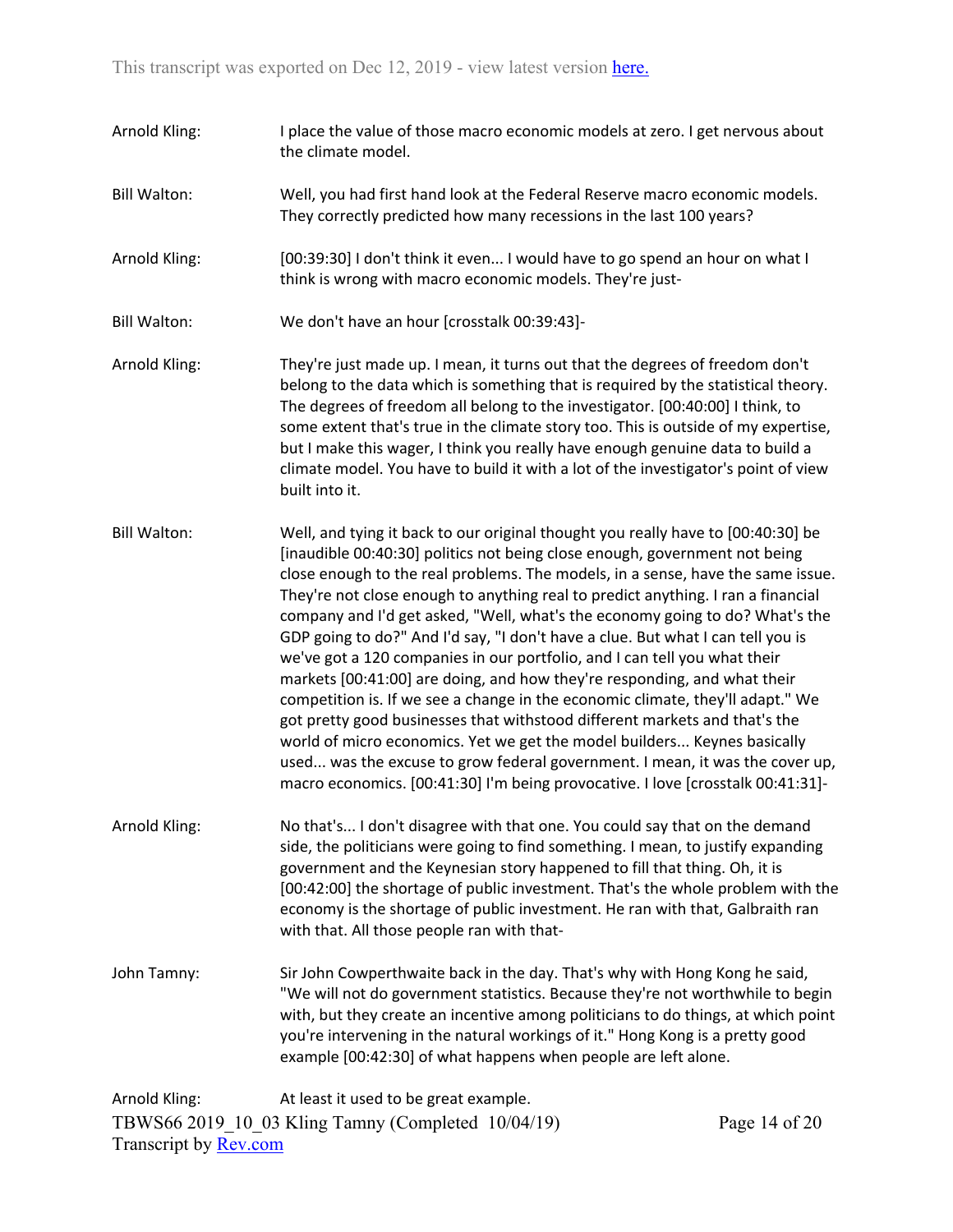Bill Walton: Guaranteed annual income. Good idea? Bad idea?

Arnold Kling: Well, first of all, it's important to know that it's arithmetically equivalent to a negative income tax. If you have a... Let's say you set [00:43:00] \$40,000 as your point at which below that you pay a negative income tax of 25%. That is arithmetically equivalent to having a \$10,000 guaranteed income with a 25% tax rate. You get all the exact same results. Whichever way you want to think about it. I think it's a tremendous improvement over what we have now. If you could replace what we have now [00:43:30] with a negative income tax or guaranteed income, you would have working people going from an average tax rate of about 80% to something more like 25%.

- Arnold Kling: I think that would produce a lot of positive social change. All of a sudden these men who are not worth marrying would be worth marrying because their income wouldn't be taxed at an 80% rate, it would be taxed at 25% rate. Milton [00:44:00] Friedman was a fan of the negative income tax, which is what he called it then, for that reason, because it was better than our current system. I am a fan for that same reason.
- John Tamny: The first thing I would say is, public choice theory says that this would be run roughshod over by politicians, because suddenly you have both sides competing [crosstalk 00:44:23]-
- Bill Walton: Explain public choice theory.
- John Tamny: Politicians acting in their own self interest too and they're going to say, "Oh he's offering [crosstalk 00:44:30]-"
- Bill Walton: Okay, [00:44:30] not just people in the private sector acting [crosstalk 00:44:33]-
- John Tamny: [crosstalk 00:44:33].
- Bill Walton: [inaudible 00:44:33] in their own self interest. [crosstalk 00:44:37]-
- John Tamny: They're greedy too. Suddenly you have, "He's offering 1200 month. Oh well, I'm offering 1500." Where does it end? That on its own in terms of if you could replace it, yeah, and if we could just get back to constitutional governance, we're not going to replace the other things. What we would [00:45:00] get, history shows, as Arnold alluded, as we all agreed, is that government programs once started are rarely sunsetted. You'd have a guaranteed income in addition to all these others, so it's dangerous there. At which point I would cite one of the most profound things that I've ever read from you and Nick Schulz from your book. I'm trying to think of the name that you wrote-
- Arnold Kling: Well, it had two names, so don't worry about [inaudible 00:45:26].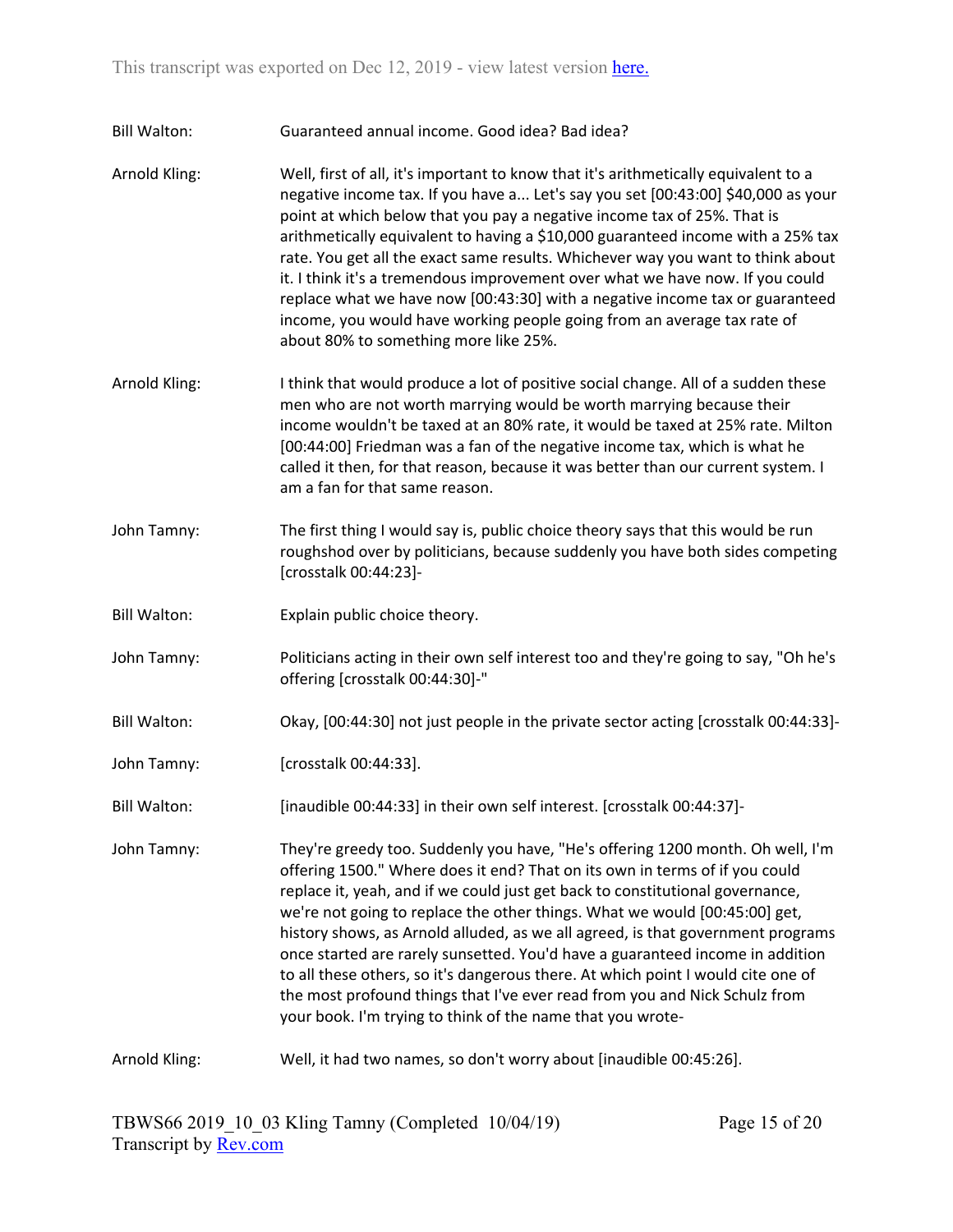| John Tamny:         | Yeah, but they made the brilliant point that I [00:45:30] have used over and over<br>again, that the minute a worker walks into the United States, their productivity<br>surges. I'm sorry, I don't feel I feel sorry for individual Americans. Of course<br>there are so many reasons, but this idea that you're in a country like this in a<br>massive free trade zone, that you are free to move around in and migrate on<br>roads, and if you don't have a car you can get into a bus that will be air<br>conditioned with WiFi on it. It will take you to wherever you want to go. The<br>idea that you [00:46:00] need a helping hand from government, I find insulting,<br>and I think it insults every single American, and those who came before them<br>who did not have these opportunities. |
|---------------------|---------------------------------------------------------------------------------------------------------------------------------------------------------------------------------------------------------------------------------------------------------------------------------------------------------------------------------------------------------------------------------------------------------------------------------------------------------------------------------------------------------------------------------------------------------------------------------------------------------------------------------------------------------------------------------------------------------------------------------------------------------------------------------------------------------|
| <b>Bill Walton:</b> | Just real quick. You're watching the Bill Walton Show. I'm here with John Tamny<br>and Arnold Kling, and we're talking about guaranteed annual income and<br>whether that's a good idea or a bad idea. Arnold.                                                                                                                                                                                                                                                                                                                                                                                                                                                                                                                                                                                          |
| Arnold Kling:       | Well, I probably agree with all those points, especially the point that we are not<br>going to replace other programs with it. I mean, we don't have [00:46:30]<br>housing programs because we care collectively about poor people's housing.<br>We have housing programs because we have a powerful housing lobby. We<br>don't have food stamps because we're so concerned about people not having<br>enough to eat, we have food stamps because we have a powerful farm lobby. I<br>think you're probably right on that one.                                                                                                                                                                                                                                                                          |
| <b>Bill Walton:</b> | Nice in theory, but unless you get rid of all the other bad stuff, probably not a<br>good idea.                                                                                                                                                                                                                                                                                                                                                                                                                                                                                                                                                                                                                                                                                                         |
| John Tamny:         | [00:47:00] If we can just add that it's a solution in search of what's not a<br>problem. The most famous proponent theoretically right now is Andrew Yang.<br>He says, well, technology is going to put people out of work. Oh, please. If that's<br>true, show me all the places bereft of technology that are thriving full of work.<br>Probably all the people are working because they're just so poor. In countries<br>where jobs are being destroyed, the opportunities are endless. The idea that<br>this technological, that this [00:47:30] time is different, is going to lead to a<br>massively unemployed population, defies logic and also any historical reality.                                                                                                                         |
| John Tamny:         | The truth is that technology, which is by its very name about job destruction, is<br>going to continue to free people from work they hate and release them into<br>work that more and more reflects their unique skills and intelligence. I think 30<br>years from now if we're having this discussion, let's hope we're all still alive at<br>that point, [00:48:00] we're going to think, "Oh, remember when we talked<br>about this? Those people we said were unemployed are loving work and their<br>living standards are at a level that we never imagined."                                                                                                                                                                                                                                      |
| <b>Bill Walton:</b> | Let's plug your book, The End of Work.                                                                                                                                                                                                                                                                                                                                                                                                                                                                                                                                                                                                                                                                                                                                                                  |
| John Tamny:         | Yes. Okay. That is a plug for the book, The End of Work [crosstalk 00:48:13]-                                                                                                                                                                                                                                                                                                                                                                                                                                                                                                                                                                                                                                                                                                                           |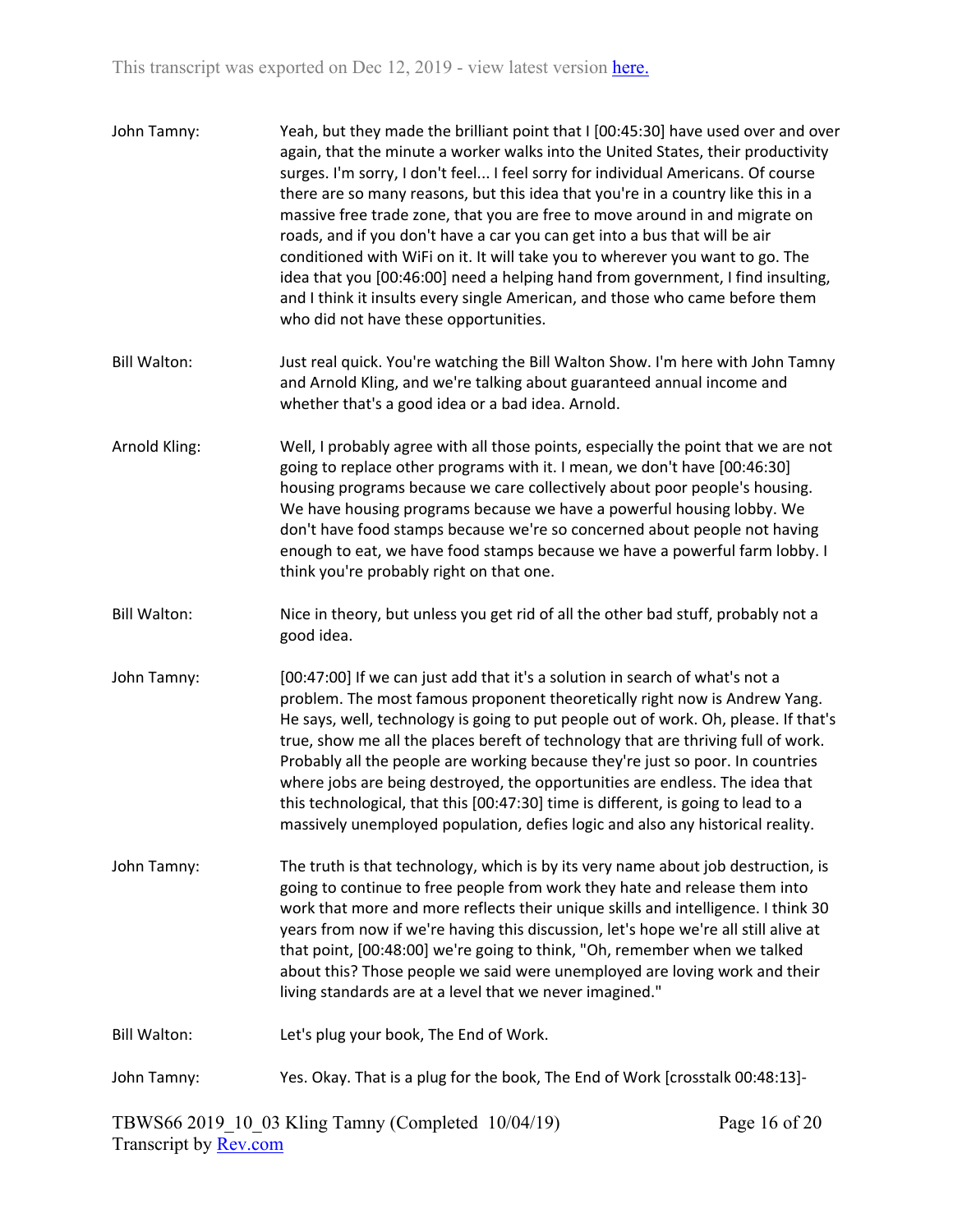- Bill Walton: Available on Amazon. [inaudible 00:48:14] we're all going to end up with jobs we love because of the [crosstalk 00:48:17]-
- John Tamny: It's not free.
- Bill Walton: We've got a bit of time left. I want to swing back around to one of the things we talked about the outset, The Three Languages of Politics. Because the three of us [00:48:30] are largely in the same camp. We can be in violent agreement on many things, and yet there are not many people that think the way we're thinking or talking right now. How do you resolve something like... I mean, how would the liberals on the oppressor and oppressed axis view something like, I don't know, what we've been talking about, the guaranteed annual income. What would their view be?
- Arnold Kling: Well, I think [00:49:00] that there seems to be this endless view that people belong into oppressed classes and there's no limit to what needs to be done to correct that. I mean, the extreme progressive view, or one of the more, I'll call it advanced progressive views, is that African Americans should get reparations from [00:49:30] the rest of us.
- Bill Walton: They'd be for the guaranteed annual income. Now the conservatives-
- Arnold Kling: They might be for something beyond that. Again, like reparations.
- Bill Walton: Okay, [inaudible 00:49:44] beyond that, but then the conservatives, just making sure I understand your model, they'd be concerned about the guaranteed annual income because of what it does to your character to just get another check from the government-
- Arnold Kling: Absolutely. Yeah. Thinking-
- Bill Walton: I'm not so sure... I don't agree with that too.

John Tamny: [00:50:00] I'm with you on that. I think they would say that it's going to cause deficits and it's going to cause people to be indolent. I'm sorry Bill, there's no way you'd be indolent. What's your number that I'd say to you, "Oh, hey Bill. You get a check from government and you stop being productive. You shut this down." [inaudible 00:50:17]. I don't think you know too many people who are indolent, who would let a meager government check wreck their character. I think conservatives overstated.

Arnold Kling: Well I think that support for that comes from the fact that these people [00:50:30] who face these 80% average tax rates are actually still working a lot of them. But I do think conservatives have a point there in that, in very subtle ways it does undermine character. Again, I think it may be a big factor in the declining marriage rate among middle class and lower middle class people is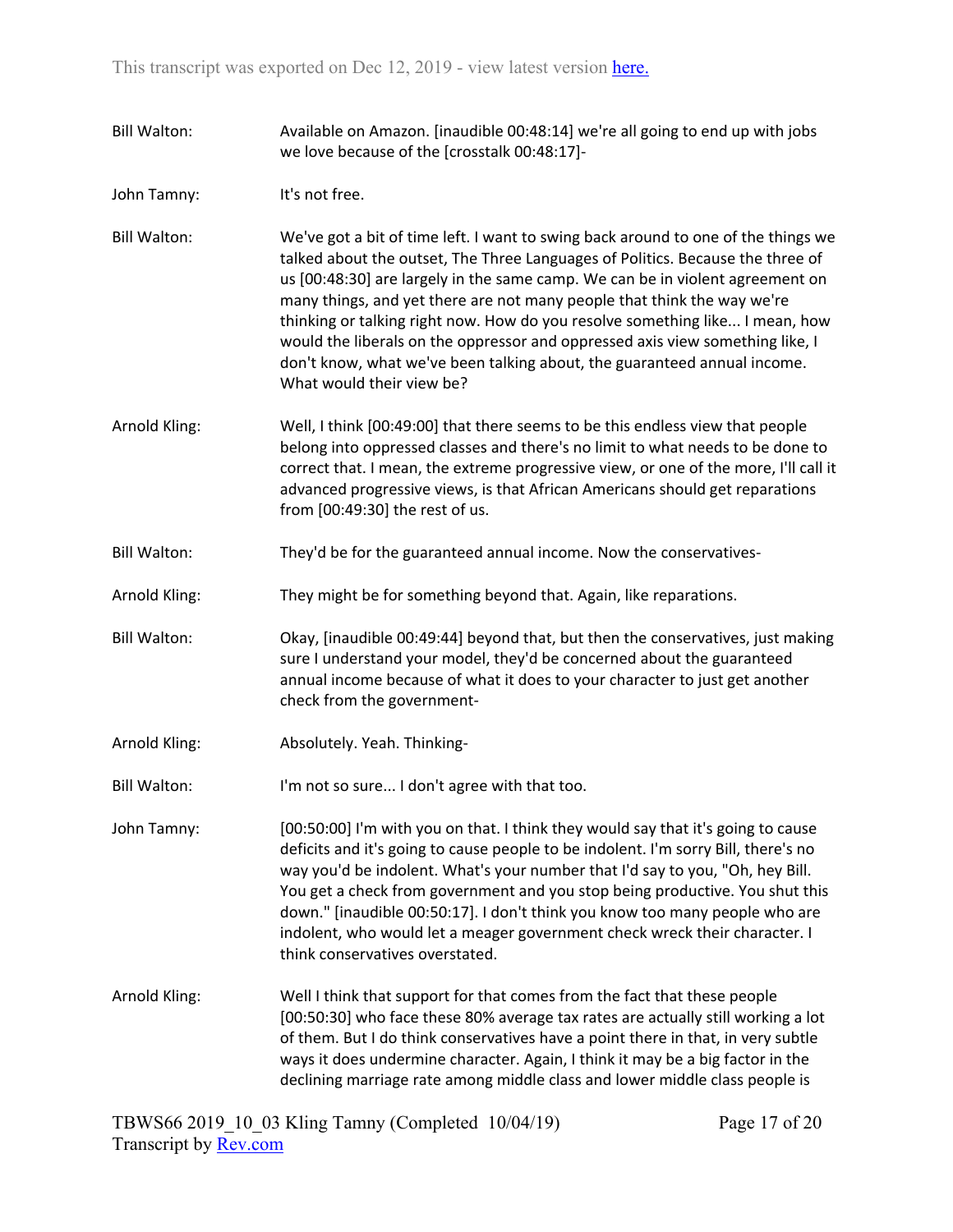that, [00:51:00] where the woman could really use the man's income or now vice versa, that's just not true anymore. It's very [crosstalk 00:51:13]-

Bill Walton: John, I think-

John Tamny: [crosstalk 00:51:14] that prompts premarital sex?

- Bill Walton: I think we suffer a bit from living in silos though because, at Rappahannock County, where I live, there are a lot of people who wouldn't react quite the way you're describing. "I'm [00:51:30] going to work, I'm going to do things," that sort of thing. I see a lot of people whose souls are pretty deadened by the government programs, but also the opioid issues, and then the family breakup and things like that. This is something conservatives are concerned about because we do need... I think to have a robust economic order, you need to have a robust civil order, and we are seeing the civil order deteriorating. I'm not so sure everybody is as robust as you make them out to [00:52:00] be.
- John Tamny: I have no doubt you're right. Just to walk around you see all of that, I just refuse to blame government for it. People want to call this elitist. I think people make bad decisions and... Fell free to call it elitist, because what I'll say in return is that it's elitist for someone who won the lottery of being born in the United States to say that something's not fair, that the government did this. "Government [00:52:30] caused me to not be ambitious," because we descend from people much poorer than anyone in Rappahannock who crossed oceans and borders just to get a taste of freedom, who didn't live a fraction of their lifestyle, and didn't know the English language.
- John Tamny: I think it's more elitist to say that people can't pick themselves up because we see it all the time. We see the world's poorest, to this day, risking their lives to get here. They don't know English, they're not educated, yet they know that once they're here, and Arnold, next point, they get [00:53:00] here and they become enormously productive.
- Bill Walton: Open borders. I'm just thinking about all the people coming in here because they're going to be instantly productive. What do we do about immigration, and we have two minutes to cover this.
- Arnold Kling: I think the easiest way to deal with is to price it. Get rid of the complex administrative law that's related to [00:53:30] immigration. Just replace it with a price system.
- Bill Walton: How would that work?
- Arnold Kling: I don't know what you'd charge, but you'd say, "Okay, if you can put up \$10,000 you-

TBWS66 2019\_10\_03 Kling Tamny (Completed 10/04/19) Transcript by [Rev.com](https://www.rev.com/) Bill Walton: Come on in-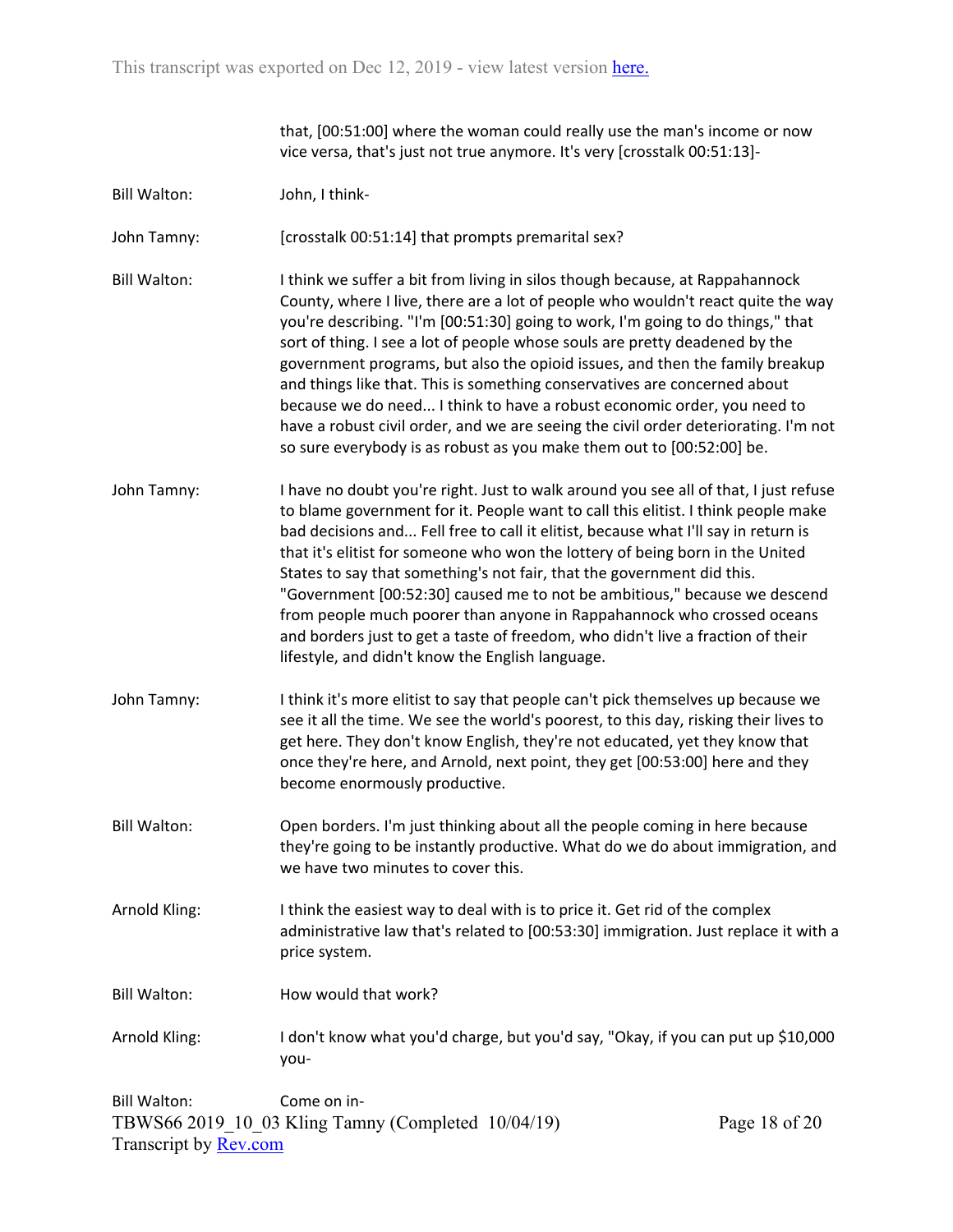| Arnold Kling:       | can come on in.                                                                                                                                                                                                                                                                                                                                                                                                                                                                                                                                                                                                   |
|---------------------|-------------------------------------------------------------------------------------------------------------------------------------------------------------------------------------------------------------------------------------------------------------------------------------------------------------------------------------------------------------------------------------------------------------------------------------------------------------------------------------------------------------------------------------------------------------------------------------------------------------------|
| <b>Bill Walton:</b> | What about a give or get? Could you say, "Well, I don't have \$10,000 but I've got<br>a PhD in economics."                                                                                                                                                                                                                                                                                                                                                                                                                                                                                                        |
| Arnold Kling:       | No.                                                                                                                                                                                                                                                                                                                                                                                                                                                                                                                                                                                                               |
| <b>Bill Walton:</b> | You want cash.                                                                                                                                                                                                                                                                                                                                                                                                                                                                                                                                                                                                    |
| Arnold Kling:       | Find somebody to sponsor you. Yeah. Just keep it simple. I just want-                                                                                                                                                                                                                                                                                                                                                                                                                                                                                                                                             |
| <b>Bill Walton:</b> | Keep it simple.                                                                                                                                                                                                                                                                                                                                                                                                                                                                                                                                                                                                   |
| Arnold Kling:       | I'm just trying to get rid of the complexity. [00:54:00] If you favor open borders,<br>you can drop that price to zero. You got that, but that's [crosstalk 00:54:10].                                                                                                                                                                                                                                                                                                                                                                                                                                            |
| John Tamny:         | I think putting a price on it would be an improvement on what we have. But<br>you're still, by putting that price on it, people are going to say, "I'm not going to<br>pay it, and I'm going to get in." There'll be people willing to hire them. My<br>solution is a bit more basic, legalize work here. Say, "Citizenship, just an object.<br>But you are legal to work here." Now the response will be, "Yeah, but [00:54:30]<br>terrorists could come in." Okay. The libertarian me will say, "Let's legalize work,<br>but announce yourself when you cross in. Just tell us you're here, at which<br>point-" |
| <b>Bill Walton:</b> | You'd have no screen.                                                                                                                                                                                                                                                                                                                                                                                                                                                                                                                                                                                             |
| John Tamny:         | Yeah. At which point, because we wouldn't tell businesses what kind of steel to<br>import, how much, what different things, but we're telling them what to import,<br>most important of all, human capital. Legalize the work, at which point, those<br>who don't announce themselves are much smaller. [00:55:00] Border patrol<br>could chase after those who are coming in perhaps for different reasons. I just                                                                                                                                                                                               |
|                     | think anytime you make something onerous, people are going to sneak in and<br>not pay it, and for me, I'd be happy with that. I like human capital. I go back to<br>your point, I think I even referenced it in the book that when people arrive here,<br>they become much more productive.                                                                                                                                                                                                                                                                                                                       |
| Arnold Kling:       | Well, I can't come up with a good moral case against immigration, so I'm not<br>going to [00:55:30] argue with that one. I think that getting from here to<br>something that a lot of people would accept it's not a two-minute conversation,<br>unfortunately.                                                                                                                                                                                                                                                                                                                                                   |